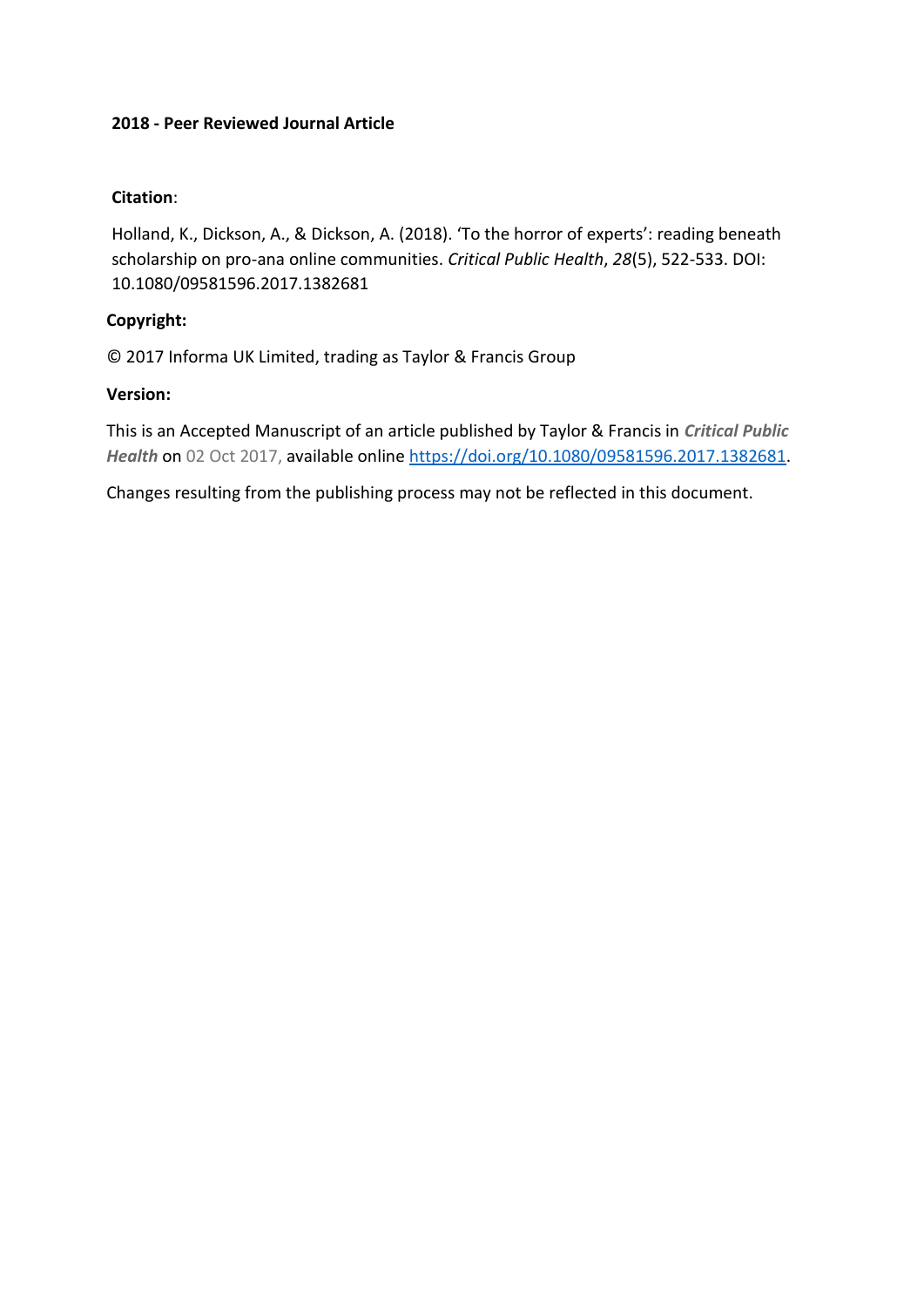#### **'To the horror of experts': Reading beneath scholarship on pro-ana online communities**

#### **Abstract**

Pro-ana online communities in which people share their experiences of eating disorders have attracted concern among scholars and health practitioners because of fears about their potential to encourage disordered eating. This article draws upon concepts from feminist psychoanalysis to 'read beneath' a selection of scholarly work on pro-ana online communities and consider the implications of this reading for theory and practice in public health. In particular, we draw upon Julia Kristeva's work to 'uncover' how sections of the academy have attempted to manage the horror inherent in the abject in relation to pro-ana. To support our reading we also draw upon critical feminist and socio-cultural research on pro-ana, critical public health scholarship, and the Foucauldian notion of 'care of the self'. In accordance with our intent to overcome dichotomous thinking we locate our approach in the context of cultural studies of psychiatry, which is concerned less with clarity and non-contradiction than it is with the social, cultural and political relations of psychiatric knowledge production. This orientation is suited to capturing pro-ana's complex relationship with medical/psychiatric authority and the nuanced subjectivities of those who participate in such communities. We invite public health scholars and practitioners to appreciate a way of engaging with pro-ana communities that is geared less toward the impetus to control, censor or clinically intervene and more toward understanding them as sites through which individuals living with eating disorders can be in the world, and that both reveal and help us to understand the centrality of ambiguity and contradiction to subjectivity.

**Keywords:** abject**;** anorexia; care of the self; containment rhetoric; cultural studies of psychiatry; eating disorders; pro-ana online communities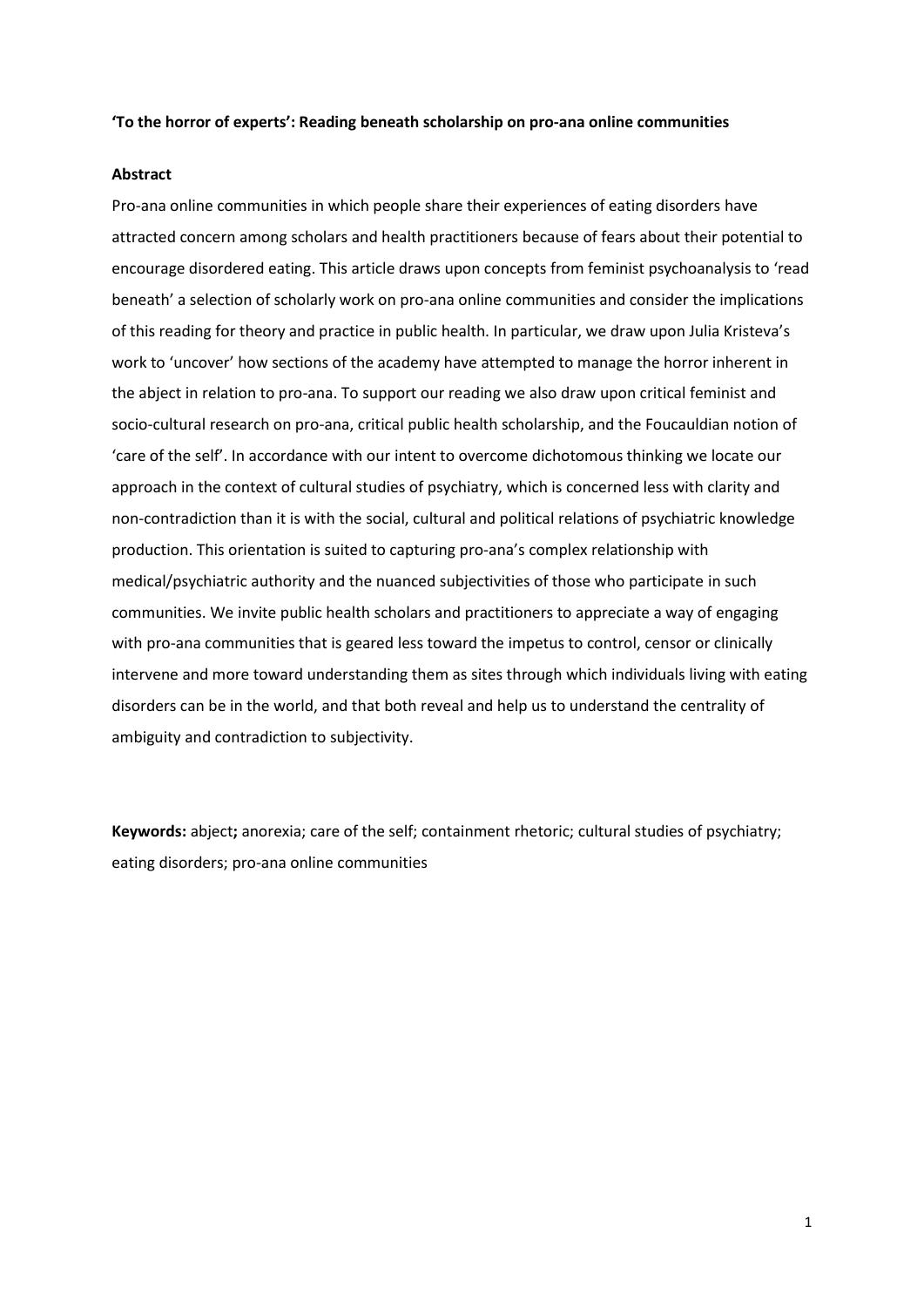#### **Introduction**

The Internet forms a vital part of the environment in which contemporary health issues emerge, are diagnosed and understood by those who experience them and those who seek to research and treat them (Miah & Rich, 2008). Like any new media or technology, the Internet has attracted both utopian and dystopian assessments about its potential impacts on people's health and identities. Some scholars credit new digital technologies with reconfiguring relationships between doctors and patients by creating spaces for the dissemination and reception of a range of health knowledges (Hardey, 1999). Others are more cautionary about the transformative potential of the Internet, emphasising that if online communities are to have any significant impact on public understandings of health issues, outside agents such as health professionals, governments and academics need to start listening to what goes on in these communicative spaces (Orgad, 2005).

In the realm of 'eating disorders', the emergence of 'pro-ana' or 'pro-ED' online communities since the late 90s has been met with considerable concern and curiosity from health practitioners and scholars from a variety of disciplines. We initially use scare quotes to describe eating disorders, proana and pro-ED to indicate that such terms are problematic and contested. The constitution of 'normal' as opposed to 'abnormal' eating behaviours, body shapes and bodily practices, for example, is a product of shifting historical, social and cultural norms around food, nutrition, diet, eating, size, and how these intersect with notions of 'health' (see Crawford, 2006; Malson & Burns, 2009; Wright & Harwood, 2009). Terminology is also a disputed issue among those who participate in these online communities, with some preferring the language of 'practicing-ED community' (Weare, 2015). In this article we use 'pro-ana' to encompass online communities in which eating disorders are discussed, promoted and supported, as distinct from those sites that focus on cure, recovery and/or clinical intervention. This is the terminology that is most widely used in the commentaries and scholarly literature with which we engage.

The concern about pro-ana communities rests largely upon their characterisation as sites that promote 'disordered eating' and expose vulnerable people to significant health risks. This reflects the dominant clinical understanding of certain practices as symptomatic of serious mental illnesses (i.e. anorexia and bulimia) with one of the highest mortality rates of all psychiatric disorders. We recognise the dangers of eating disorders and the way in which they are often experienced as an unwanted imposition that comes to dominate the lives of those who experience them. But we also see some potential in viewing pro-ana online communities as one option available to individuals living with eating disorders to be in the world. Our work is informed by critical feminist scholarship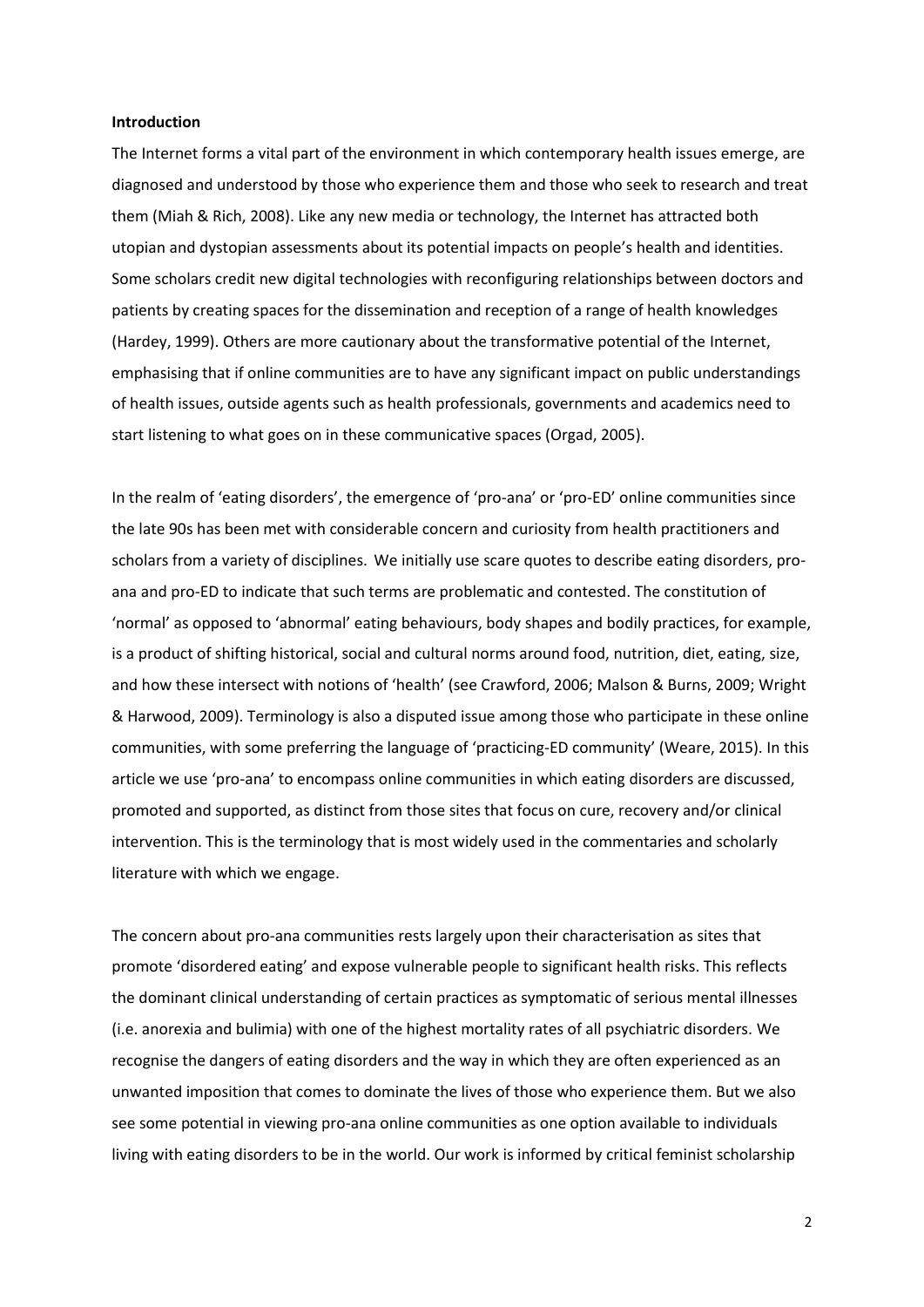that challenges the medicalised view of anorexia and bulimia and emphasises instead 'the ways in which dis/ordered bodies and pathological embodiment are constituted within and by socio-cultural discourse' (Malson & Burns, 2009, p. 3). In the context of moral panics about 'fat' bodies, for example, scholars highlight the importance of deconstructing the medicalisation and pathologisation of fatness and thinness (Wright & Harwood, 2009). The wider context in which we situate our work is that of 'healthism', understood as an ideology in contemporary Western societies according to which 'health' assumes the status of moral virtue and for which individuals are personally responsible (Cheek, 2008; Crawford, 1980, 2006). Within such societies an ever-widening array of choices, technologies and prescriptions for healthy living are promoted, consumed and resisted in a way that is dissolving traditional boundaries about where and how health is enacted and what health care is (Cheek, 2008; Rose, 2001). This situation calls for us to explore, in a spirit of critique, the ways in which our assumptions and unconsidered modes of thought impact how we think about health and health promotion activities (Cheek, 2008; see also Crossley, 2002; Malkowski, 2014).

In accordance with our intent to overcome dichotomous thinking we locate our approach in the context of work within cultural studies of psychiatry, which is concerned less with clarity and noncontradiction than it is with the social, cultural and political relations of psychiatric knowledge production (Lewis, 2006; see also Blackman, 2007). For example, Lewis challenges the 'either/or' logic wherein one is either 'mentally ill' or 'mentally healthy' by highlighting instead the simultaneous and multiple subjectivities one can occupy and within which there are varying degrees of freedom. On the deconstruction of binaries Lewis argues, 'patients *and* clinicians are always and inescapably a mixture of both (and neither) mental health and illness' and, as such, the focus of clinical interaction from the perspective of 'postpsychiatry' 'would be less the eradication of "disease" and "illness" and more "living with," "adjusting to," "muddling through," and "coming to peace"' (p. 169; see also Bracken & Thomas, 2005).

In this article we draw upon research into pro-ana online communities, critical public health scholarship, Julia Kristeva's theorisation of 'the abject', and the Foucauldian notion of 'care of the self'. In doing so, our aim is to invite public health scholars and practitioners to appreciate a way of engaging with pro-ana online communities that recognises and embraces the centrality of ambiguity and contradiction to subjectivity.

Central to our analysis is Kristeva's (1982) concept of 'the abject' and particularly the paradoxical horror and fascination inherent to the abject. Warin (2003, 2010) draws upon and extends the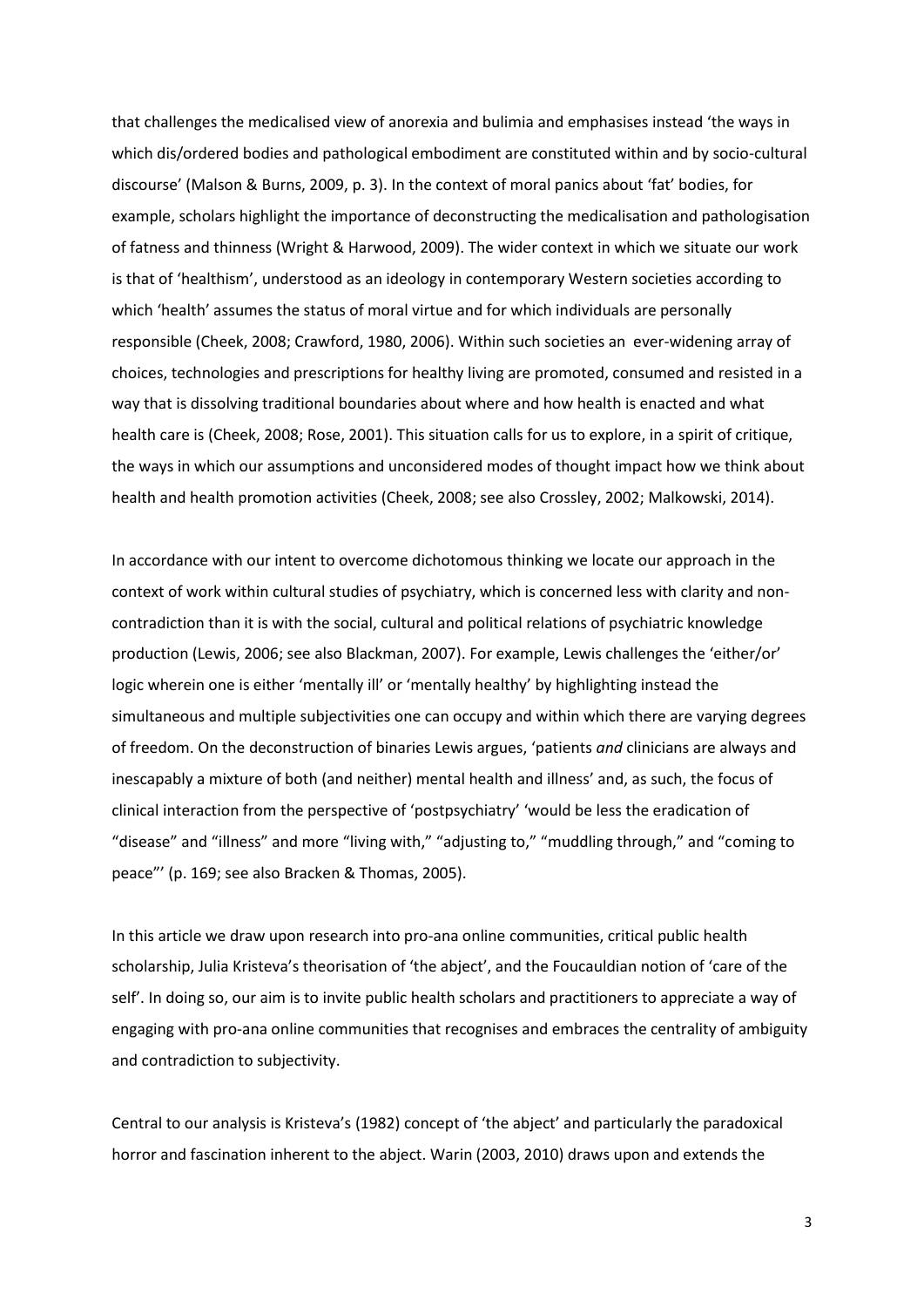notion of the abject in her research with people with anorexia and to capture, in particular, the ways in which their experiences are simultaneously embodied and performed. Participants, for example, described a hierarchy of 'clean and dirty foods' and associated feelings of contamination and pollution in relation to the act of eating. Based on her research Warin (2010) observes that 'Anorexia was a practice that removed the threat of abjection' (p. 127). We build upon Warin's consideration of the visceral nature of the anorexic's abject-ification of food and eating via a more epistemological application of Kristeva to help us understand how scholarship confronts its own abject in the form of pro-ana communities.

### **Characterising pro-ana online communities: Support, contagion, disgust**

Pro-ana online communities have been characterised in various ways. Bell (2007, p. 449) suggests such 'extreme' communities provide 'social support for an anti-medical explanatory model that would decrease recovery rates and potentially lead to the death or injury of its participants'. This relates to the popular characterisation of pro-ana communities as promoting anorexia as a lifestyle choice and providing people with support to live with it, rather than strategies to 'recover' or live without it (Ferreday, 2003). Fox, Ward and O'Rourke (2005, p. 965) describe pro-ana as 'an emergent community based on resistance to mainstream models of health and illness' where participants view anorexia as an identity position rather than a disease or mental illness. Knapton (2013, p. 461) describes it as an 'internet-based movement that hails eating disorders as a lifestyle choice' and, based on a review of pro-eating disorder websites, Day (2010) suggests self-starvation is 'typically reframed as an active lifestyle choice as opposed to sickness or disease' (p. 245). But some research findings also complicate the suggestion that such sites advocate eating disorders as a lifestyle choice. For example, a content analysis of 180 pro-eating disorder websites found that many included recovery-oriented information and that more sites referred to it as a disease (58%) than a lifestyle choice (42%) (Borzekowski, Schenk, Wilson, & Peebles , 2010). Another study with 33 proana bloggers found that only three described their eating disorders as a lifestyle choice (Yeshua-Katz & Martins, 2013). These findings are echoed in research showing that young women manage anorexia as *both* an illness *and* an identity and engage in discursive work that enables them to deal with the supposed contradictions (Day & Keys, 2008; Rich, 2006; Warin, 2006).

Pro-ana exists in a complex relationship with medical/psychiatric authority, with (post)feminism, with media, with other forms of online expression in relation to eating disorders, and with concepts of choice, control, agency, resistance, discipline and containment, among others. Research shows that some participants in pro-ana communities may resist the pathologisation of their experiences as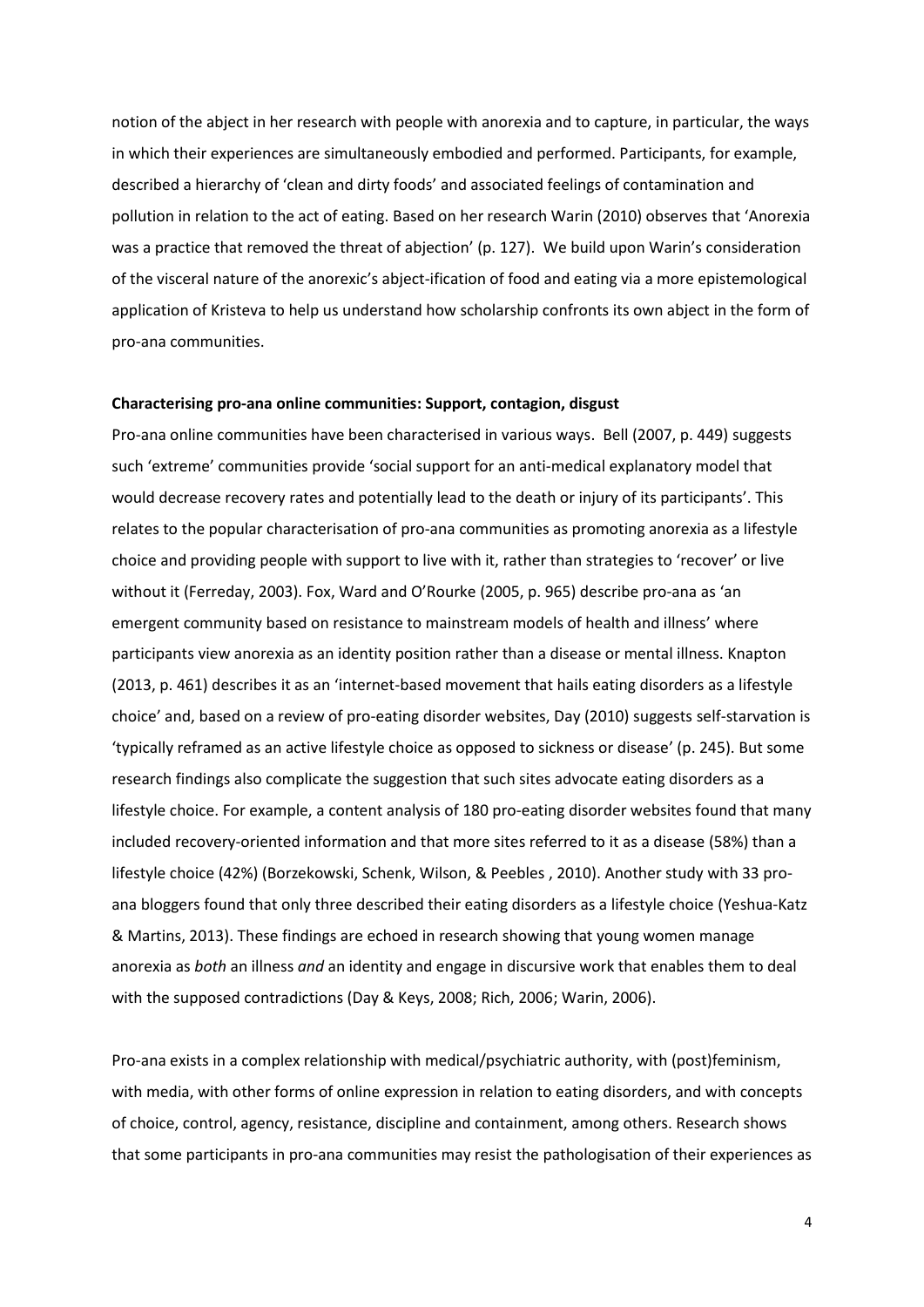mental illnesses that require medical intervention while at the same time deploying the label of anorexia and the clinical criteria that are attached to it. There is evidence that the professional knowledge and clinical criteria contained in the *DSM* about anorexia has entered into the way individuals negotiate and take up this subject position and potentially police the boundaries of proana communities to ensure that those who have not been 'certified' do not enter (Allen, 2008). Boero and Pascoe (2012, p. 39) also found that some participants draw upon clinical knowledge as a way of demonstrating one's authenticity in response to those 'people who want to take part in the community but whose credibility as eating disordered is in doubt'. Thus, while pro-ana sites disrupt the medical model, they do not entirely abandon it. Likewise, we recognise that pro-ana communities are a complex phenomenon wherein participants occupy multiple and at times contradictory subject positions and the nature of pro-ana knowledge is hybrid, multiple, partial, contradictory and in flux (Connor & Coombes, 2014).

Concerns about pro-ana communities rest on ideas about contagion and a desire to protect the vulnerable from danger, which is believed to be heightened by their location within cyberspace (Ferreday, 2003; see also Knapton, 2013). Pro-ana communities have attracted hostile commentary and censorship because of some of their 'controversial' aspects, including 'thinspiration' pages that show pictures of extremely thin bodies, tips to avoid eating, and information on how to make yourself vomit (Boyd, Ryan, & Leavitt, 2011; Ferreday, 2003; see also Schott & Langan, 2015). In discussing the affective dimension of reactions to pro-ana Ferreday (2003, p. 288) notes that disgust dominates, and she identifies a 'slippage between disgust at the content of the sites and disgust at the anorexic body', which mirrors the objectification of participants in such communities as both victims and perpetrators of 'hate speech' (see also Knapton, 2013). As Ferreday illustrates:

If pro-ana is constructed as disgusting, it is simultaneously constructed as dangerous, whereby the violent emotion of disgust gives way to a desire to remove its cause. This drive to delete, to censor, becomes re-imagined as a desire to protect vulnerable others, such as teenage girls, from danger. So we can see a shift here from seeing pro-ana authors as pitiable victims to an insistence that these sites victimize others. (p. 289).

Such reactions to pro-ana online communities (as an unhealthy and risky phenomenon that must be contained or immobilised) resonate with what Lupton (2015) has identified as a 'pedagogy of disgust' in public health campaigns targeting obesity. For Lupton, appeals to the emotion of disgust can be used for moral and political ends and are therefore open to ethical critique. For Ferreday, the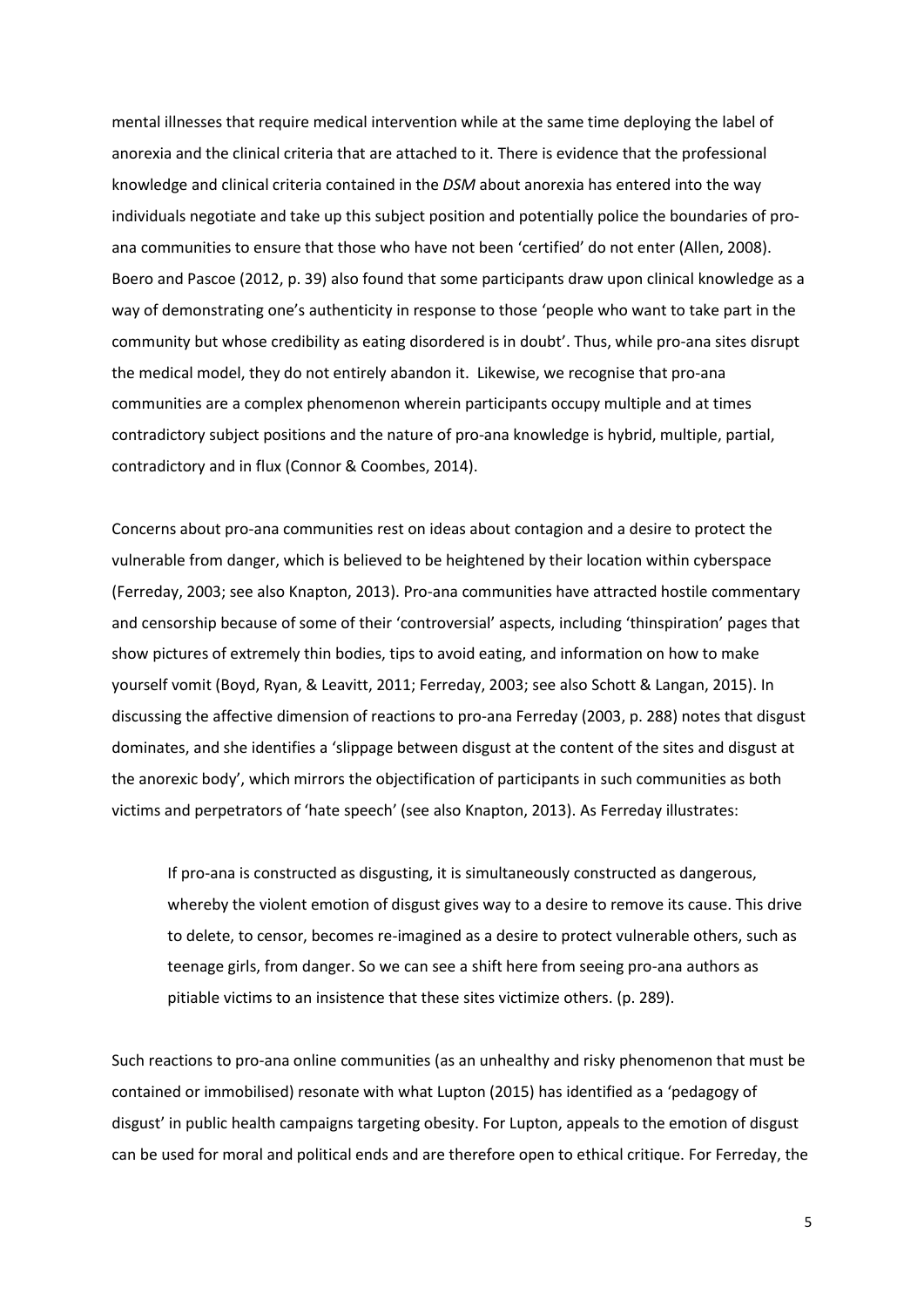display of disgust, as the only 'proper' response to pro-ana communities, ensures one's positioning within the 'healthy community' (Ferreday, 2003, p. 290). We would add that the kind of 'containment rhetoric' that is found in enactments of disgust poses a threat to processes of public deliberation that are inclusive of a range of perspectives and experiences because it often persuades its audience to be hostile toward those different 'others' (Malkowski, 2014). This is echoed in Ahmed's (2004) comprehensive discussion of disgust and her observation that '…the limits of disgust as an affective response might be that disgust does not allow one the time to digest that which one designates as a "bad thing"' (p. 99). This can work in subtle and apparently well-intentioned ways. For instance, Charland (2004) whose work we discuss in more detail in the next section, suggests that even citing pro-ana online communities in a research context may be ethically questionable because it could function as an 'advertisement' for such sites (p. 345). This rhetoric, sheltering as it does under the banner of ethical concern (Dickson & Holland, 2016), rests upon and perpetuates a type of risk thinking in relation to these communities that can be difficult to challenge because of its benevolent guise of protecting 'health' (see Lupton, 2005). Thus, while participants in pro-ana communities are primarily potentially putting themselves 'at risk', as a method of containment they may be positioned as a burden at a population level (see Malkowski, 2014).

### **Religion, madness, and the trauma of the abject**

In this section, we use three papers (Paquette, 2002; Charland, 2004; Chang & Bazarova, 2016) that focus on pro-ana online communities to demonstrate how a Kristevian epistemology is useful to 'uncover' how sections of the academy have attempted to manage the horror/fascination inherent in the abject in relation to pro-ana. We have selected these papers specifically to frame our analysis and we acknowledge that much other scholarship on pro-ana, including that which we draw upon in this article, does not suffer from the same horror-relation.

In our first example, Paquette (2002) paints a telling picture of some of the initial reactions to proana online communities from those working with eating disorder sufferers. She begins: 'every human innovation can be used as a force for good or a force for evil, and the Internet is no exception' (p. 39) and continues by quoting an article from the *Los Angeles Times* published in 2002: '…"Pro-ana" Web sites tout the eating disorder as a choice, not an illness, to the horror of experts'. Her editorial continues along similar lines, making a range of highly charged comments throughout: '…the Internet also has enabled seriously disturbed people to exert a negative influence on the weak and vulnerable…'; '…they offer on-line chat rooms in which visitors can find encouragement to embrace their illness as a fashionable lifestyle – even if they are wives and mothers'; 'the sites can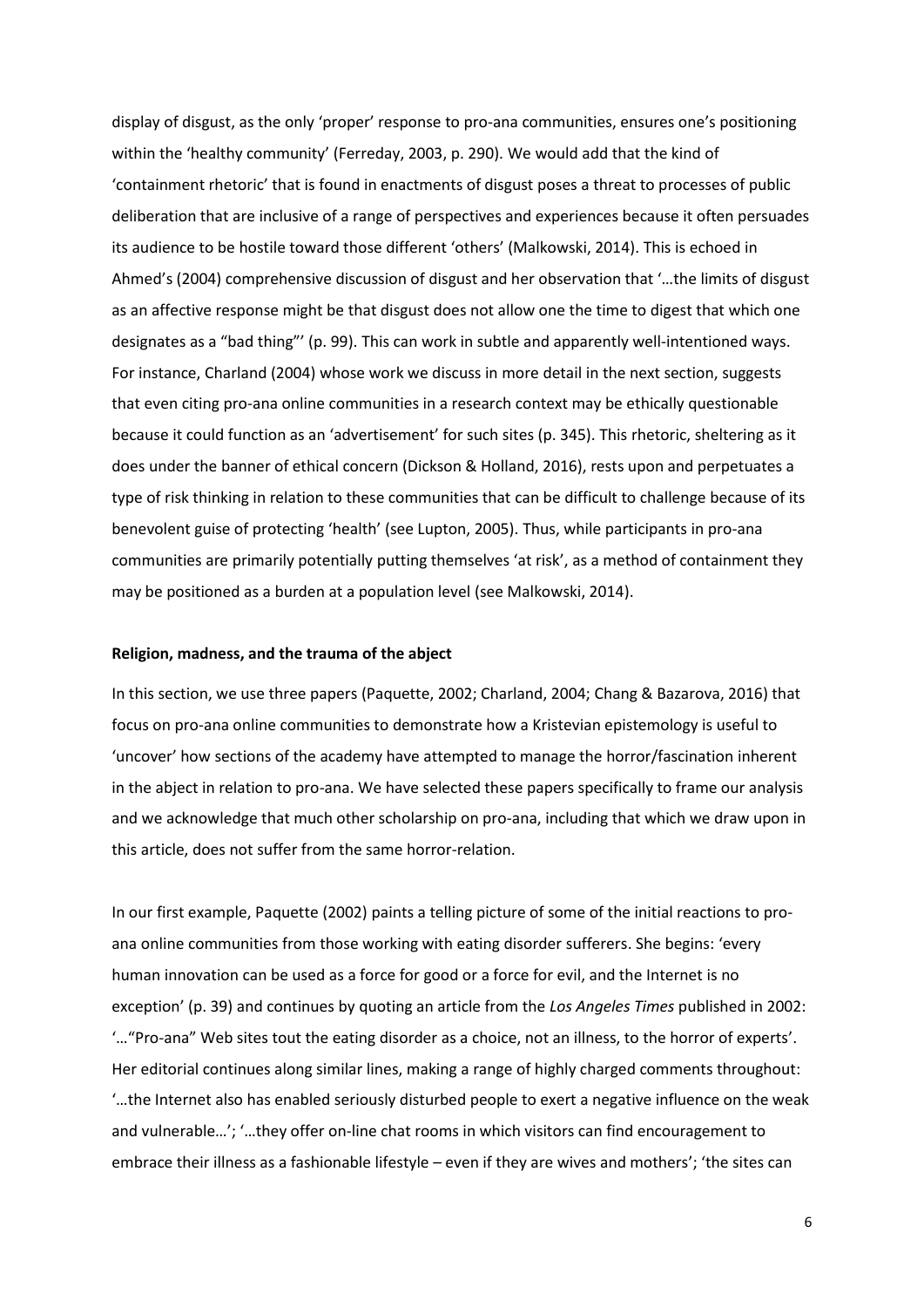make seriously ill women more committed to their illusions and less receptive to voices from the outside world who want them to put flesh on their bones and vitality back in their lives' (p. 39-40). Paquette concludes by suggesting that nurse practitioners can be the saviour of visitors to pro-ana online communities by offering 'compassionate counselling and good information' to 'help many sufferers from this painful disorder discover happiness through healthful behaviors' (p. 40). We think it is fair to say that Paquette's language borders on the evangelical. She calls upon the tropes of good versus evil, describes sufferers as weak and vulnerable, talks of the contamination of the family, particularly 'wives and mothers', describes the reinstallation of flesh and vitality through the coupling of happiness and health and, finally, portrays health professionals as proponents of the good and right. This editorial was an early reaction to the discovery of pro-ana by the health community and as such we suggest that it is less sanitised than more recent work.

Charland's (2004) work examines some of the ways in which people are using the Internet to display resistance to the removal of psychiatric labels in response to official label changes. He refers to this phenomenon as 'madness for identity', about which he says 'we may have reached a turning point in the history of psychiatry where consumer autonomy and the internet are now powerful new forces in the manufacture of madness' (p. 336). Charland writes that when people join such sites their label is no longer a stigma but 'a shared and accepted feature of who you are' (p. 340). He discusses labels of Multiple Personality Disorder, Borderline Personality Disorder and Anorexia (particularly proanorexia online communities) as exemplifying this phenomenon. He argues, 'In each case, consumers have mobilized their forces on the internet to defend their right to wear and live by their labels' (p. 336). This perspective implicates the Internet, particularly certain forms of participation online, in disrupting psychiatry's authority over the constitution of psychopathology and invests Internet users with the agency and capacity to exert power over the psychiatric establishment. As Charland rather boldly suggests, 'At no time in the history of psychiatry have members of the public exercised so much power over the psychiatric establishment that serves them' (p. 342).

In discussing the phenomenon of 'madness for identity' and echoing the provocative language of Paquette (2002) Charland (2004) describes pro-ana communities as 'dangerous sites and very likely to put vulnerable and lonely identity seekers at risk' (p. 345). Reports of survivors being triggered by happening upon such sites are offered in support of this concern and Charland laments the propensity for such sites to run contrary to the ideals of health and recovery. He rather derisively refers to participants in such communities as 'identity seekers … indulging in their disease' (p. 345). Charland's thesis tends to present an overly pessimistic view of such communities and would seem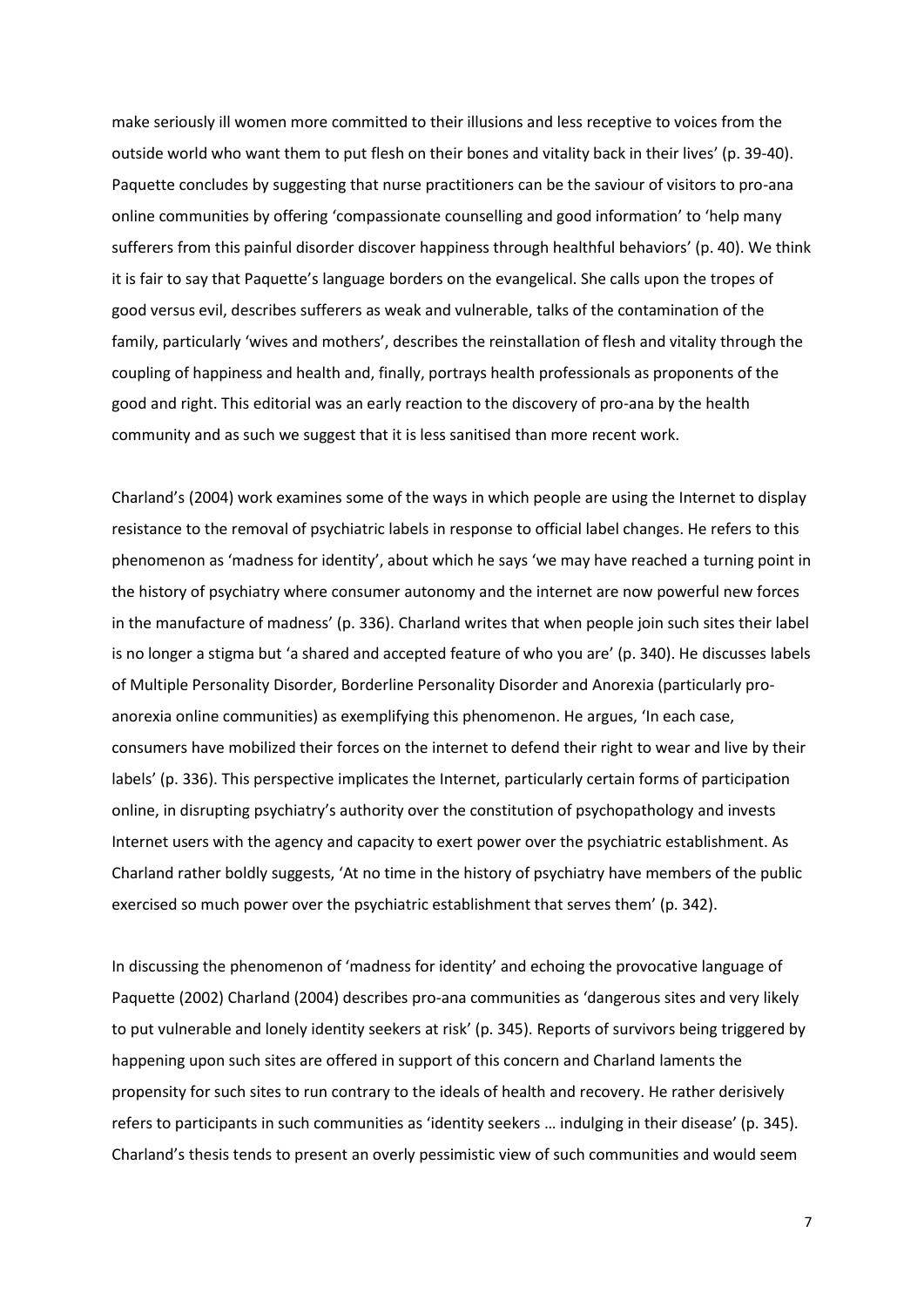to imply that we cannot or should not engage with them as offering alternative versions of 'health' that centre on promoting and defending subjectivities that medical authorities insist, or would have us believe, are pathological (i.e. as opposed to normal, understandable, acceptable or intelligible responses to what is happening in a person's life). In fact, Charland glosses over pro-ana as a reluctance to relinquish the 'sick role', thereby foreclosing from the outset that 'anorexia' or the proana subject position could be understood in terms other than sickness. It is important to note a more active sanitising in Charland's work over Paquette's. Partly this is due to it being a full paper rather than a short editorial structure, and thus requiring a more comprehensive theoretical sanitising – though we would argue that this cannot fully obscure a similar good versus evil current running through the paper.

We move now to a more recent paper that purports to look at the management of stigma in pro-ana online communities (Chang & Bazarova, 2016). The approach of this paper is a traditional quantitative study, as the authors explain in the abstract: 'By analyzing 22,811 messages from 5,590 conversations from the Pro-Ana Nation online discussion board forum, this study examines communicative mechanisms of online negative enabling support through language analysis of disclosure-response sequences, changes in the language of the initial discloser within an interaction exchange, and the role of responses in eliciting those changes' (p. 217). Following closely from this, the paper's content feels almost completely free of the emotional turmoil that was clearly obvious in Paquette (2002) and still present in Charland (2004). It is a gleaming example of the sanitation that comes with the epistemology of the scientific method. However, it is revealing to look at how the University of Cornell publicised Chang and Bazarova's work, as we think the language there is more telling of the abject undertone of the research. While we fully accept that this article was written by someone else, H Roger Segelken from the *Cornell Chronicle,* we argue that it provides a way to consider the unconscious of the polished published article that appeared in the journal *Health Communication.* Segelken's tone encapsulates the spectral horror/fascination of the supernatural: 'individuals with anorexia seek a curious kind of comfort amid their stigmatized condition, haunting the so-called pro-anorexia websites, where too much self-destruction is never enough, where selfstarving souls are never worthy – in the minds of their peers – of the mythical, idealized "Ana?"' (2014, para. 2).

The feminist psychoanalysis of Julia Kristeva (1982, 2004) can help us make sense of the striking, emotive, almost religious reaction of some scholarship to pro-ana online communities. In *Powers of Horror* Kristeva says that abjection '… is the other facet of religious, moral, and ideological codes …';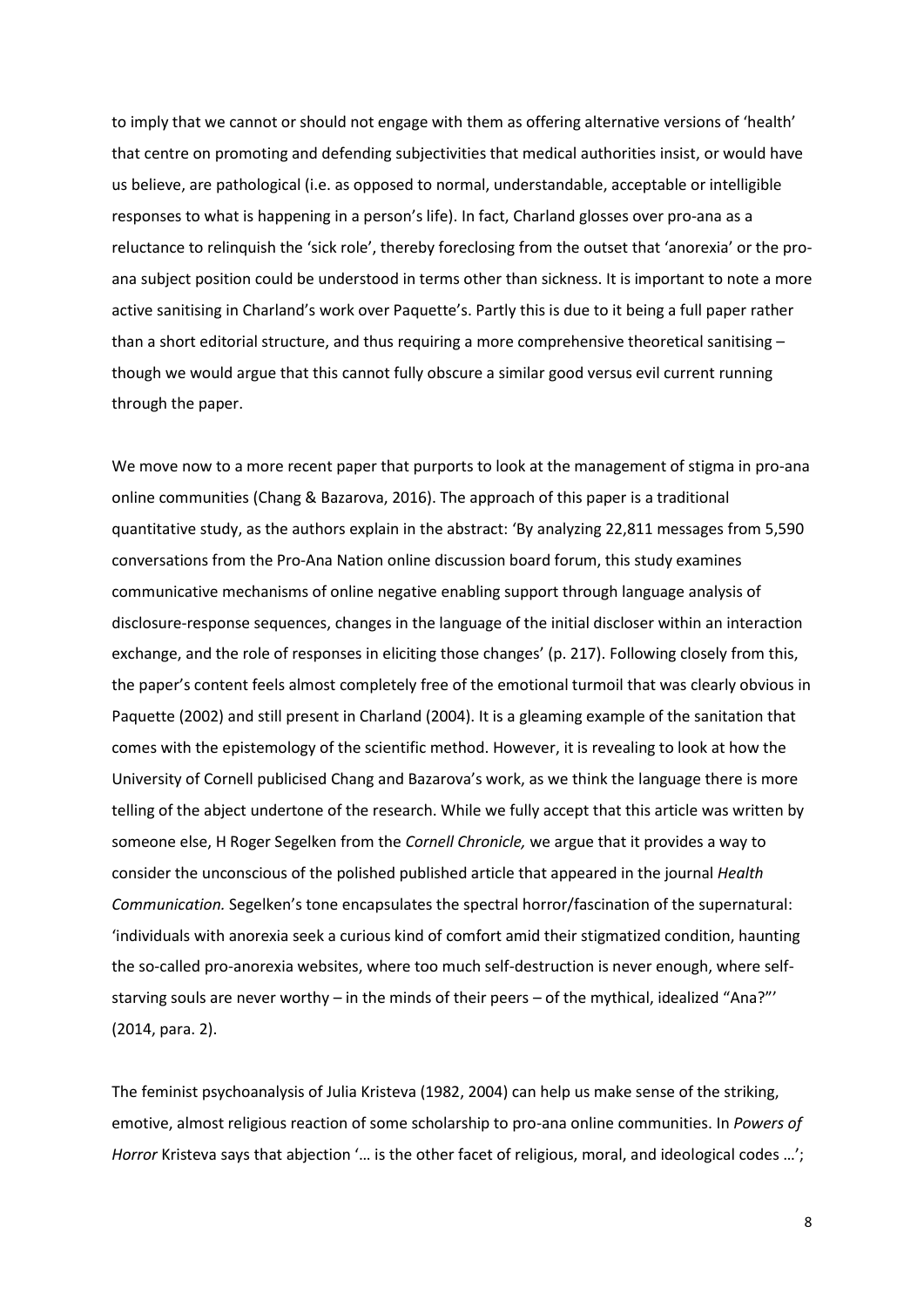we have an '… unwillingness to have a face-to-face confrontation with the abject' (p. 209). Thus, when confronted by the acceptance and promotion of the abject in the form of 'the mythical, idealized "Ana"' (Segelken, 2014, para. 2), scholars react with horror and incite a defense against it. Alongside this horror, however, resides an uncomfortable fascination, one that draws the scholar in at the same time as repelling them. We can see clearly how scholarship has purified, systematised and thought-through the horror of a celebratory 'Ana' in pro-ana online communities. A strong dichotomy has been set up – either the anorexic is 'in' in the sense that they accept their 'mental illness' and do not participate in pro-ana communities or they are 'out' and reject their medical diagnosis in favour of a so-called 'lifestyle choice'.

This dichotomy is essential for the pedagogy of disgust to operate; those in the 'mental illness' camp can be suitably disgusted by the potential contagion that pro-ana represents as evidenced strongly in the rhetoric of Paquette (2002) and Charland (2004) and also in the strong denunciation of proana by those in the medical fraternity. Taking the text of Paquette (2002), for instance, we can see an emergence of the very first abject, the maternal body (Kristeva, 1989): '…they offer on-line chat rooms in which visitors can find encouragement to embrace their illness as a fashionable lifestyle – even if they are wives and mothers'. There is no reason for Paquette to specify the feminine role of the website user in her argument, and we see this as a powerful example of the draw of pro-ana as abject. Paquette, as a representative of medicine, seems particularly repulsed and fascinated by the potential for pro-ana to sully 'wives and mothers', to defile the maternal body specifically (Kristeva, 1989). This reaction, which is reinforced in the scholarly work on pro-ana, echos with Rizq's Kristevian analysis of the institutional sanitising of mental health care (Rizq, 2013). Rizq explains, using a maternal metaphor, how the intimacy of mental health care became subject to the data requirements of the institution: 'the intimacy and blurring of boundaries implied in the notion of breastfeeding as metaphor for maternal, emotional care is contrasted with the need for more legitimate, "real requirements" of "data collection", something that is privileged within the organizational structure' (ibid, p. 1289). Rizq's point here is important, the sanitising effect of the paternal function, the phallic logic of data collection, not only takes precedent in the structure, but openly rejects the maternal. It constructs a dichotomy, and forces a position to be taken in relation to that. In contrast, following Kristeva (1982, 1989) and Warin (2003, 2010) we would argue that there is enormous potential to be uncovered if we purge these dichotomies and think instead about the blurring of boundaries (Conner, Coombes, & Morgan, 2015; Rizq, 2013) and the rather more complex role that the abject can play in this process, specifically as something that all subjectivities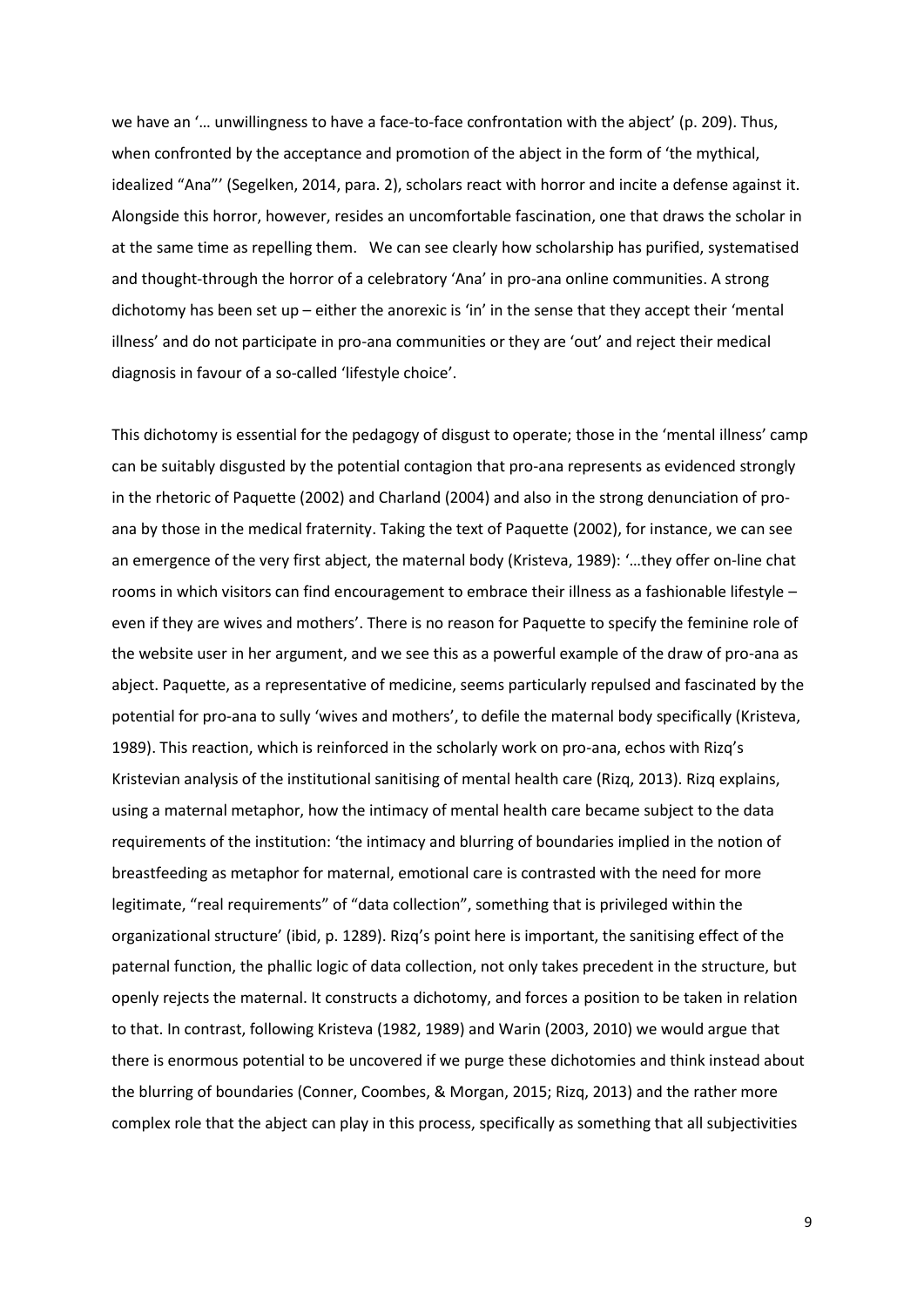are simultaneously drawn to and horrified by. Rather than forcing these apart as sanitising forces tend to, we see potential in reading them together.

Gottschalk's (2000) work, while not engaging explicitly with the abject, anorexia or pro-ana online communities, provides a useful route to an alternate way of seeing pro-ana communities that is not focused on a concern about contagion and containment, and an undertone of good versus evil. Gottschalk argues that modernist assumptions upon which *DSM*-type diagnoses rest (i.e. self as an isolated entity and mental illness as a private trouble located within it) are ill-equipped to understand postmodern selfhood as constituted by the relationships in which people participate and which are increasingly mediated by new technologies. He further considers the diagnoses assigned to postmodern self-hood as psychosocial paths or interpersonal strategies individuals develop to negotiate postmodern life, including its saturation by multimedia. Like Charland, Gottschalk also considers the label of Borderline Personality Disorder but in a rather different manner; he suggests such dispositions have close affinities with characteristics of postmodern selfhood such as 'rapidly shifting intensities, which oscillate between complete indifference and passionate involvement, between intense idealization and devaluation, between terror and chronic boredom' (p. 28-29). Importantly, Gottschalk is concerned not with any causal link between sociocultural trends and 'mental disorders' but the affinities between them. While he does not deal with anorexia specifically, his work prompts us to consider pro-ana online communities within the context of a self after modernity; that is, a subjectivity constituted socially. What distinguishes Gottschalk's perspective is that rather than accepting the fantasy of an 'eating-disorder'-free normal (Verhaeghe, 2008) (as Paquette (2002) does specifically, Charland (2004) intimates and Chang and Bazarova (2016) dare not even consider), work in postmodern subjectivities embraces the contradictory and multiple (Connor et al., 2015).

#### **Pro-ana as 'care of the self'**

At this point we want to turn to Michel Foucault's later work on ethics and 'care of the self', which he traces as an ancient theme in Greek culture and describes as 'an exercise of the self on the self by which one attempts to develop and transform oneself, and to attain a certain mode of being' (Foucault, 1997b, p. 282; Foucault, 1986). This practice can take a variety of forms, from work on the physical body to reflecting on the state of one's soul, but it is not about being self-absorbed and nor is it substitutable with individualism as some critics contend. Foucault suggests, 'Around the care of the self, there developed an entire activity of speaking and writing in which the work of oneself on oneself and communication with others were linked together' (Foucault, 1986, p. 51). Indeed, one of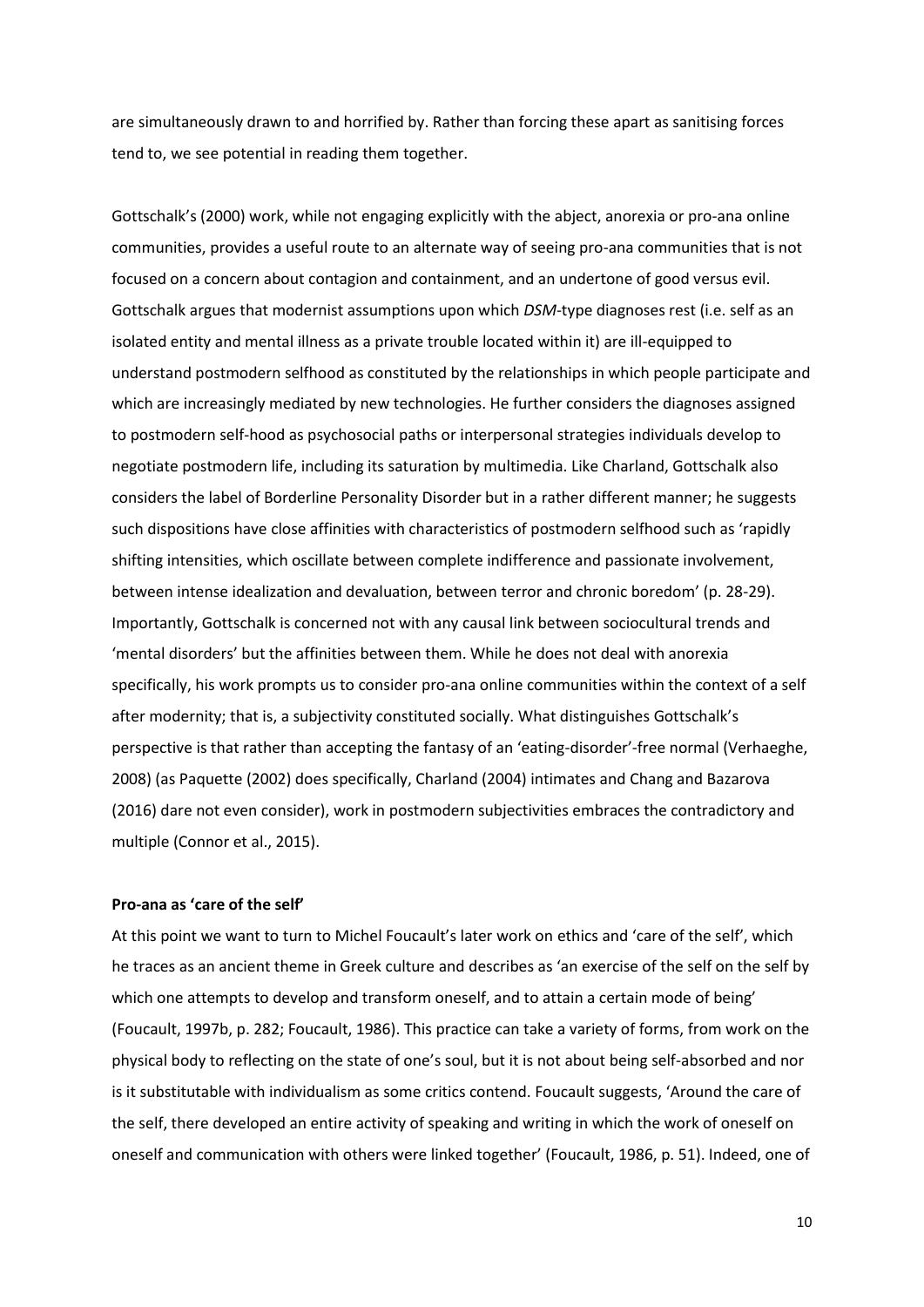the most important aspects of care of the self for Foucault is that it is a social practice that can take place in a whole range of settings that may actually constitute an 'intensification of social relations' (ibid, p. 53). Practical tests, such as exercises in abstinence, and self-examination are among the features Foucault identifies in his discussion of care of the self. He describes such tests as 'a way of measuring and confirming the independence one is capable of with regard to everything that is not indispensable and essential' (ibid, p. 59). Such self-examination is not about discovering one's guilt or encouraging self-punishment but rather is directed toward reflecting on one's goals and the success or otherwise of the means one has used to achieve them (Foucault, 1986). The principles of 'care' and 'self' in Foucault's formulation are to be treated as 'inherently interrelated concepts' (Smith, 2015, p. 141). Murray also makes an important distinction between care of the self and 'selfcare', which is an ideology that has come to dominate public health policy but relies on a conception of the self as 'the source of its own agency, autonomous, free, and guided by conceptual reason'. Murray criticises the way in which this form of self-care, which describes a relationship of the self to the self that is technologised and instrumentalised, has been reduced to the biomedical management of the self:

the modern self remains constrained by a medical morality: I am morally remiss, my life is a life unworthy of living if I fail to submit to medical examinations, to doctors' and psychiatrists' recommendations, and to proactively minimize my risky behaviours and statesof-mind […] if I neglect my self, if I do not live up to a level of self-care that is sanctioned by medical authorities… (Murray, 2007)

The self in self-care can be seen as part of a neoliberal form of self-governance, an entrepreneurial self who "freely" engages in examining and improving itself with the assistance of a range of experts who provide the terms through which they do so, while care is seen as principles to follow (Murray, 2007). It is on the basis of this understanding of self-care that the horrified health practitioner or bystander might focus primarily on the health compromising effects of pro-ana communities and their apparent departure from medicalised regimes and the will to health.

In proposing 'care of the self' as an alternative way of thinking about pro-ana online communities it is not our intent to valorise them as sites for the expression of freedom, control and resistance. Rather, it is to raise the possibility that participating in such communities could be seen as an exercise in not being governed in a particular way, according to particular strategies of normalisation, discipline and subjectification, and instead experimenting with one's own subjectivity (see Rose, 2001). In what follows we point to some scholarship we find useful for opening up and generating further deliberation in this area.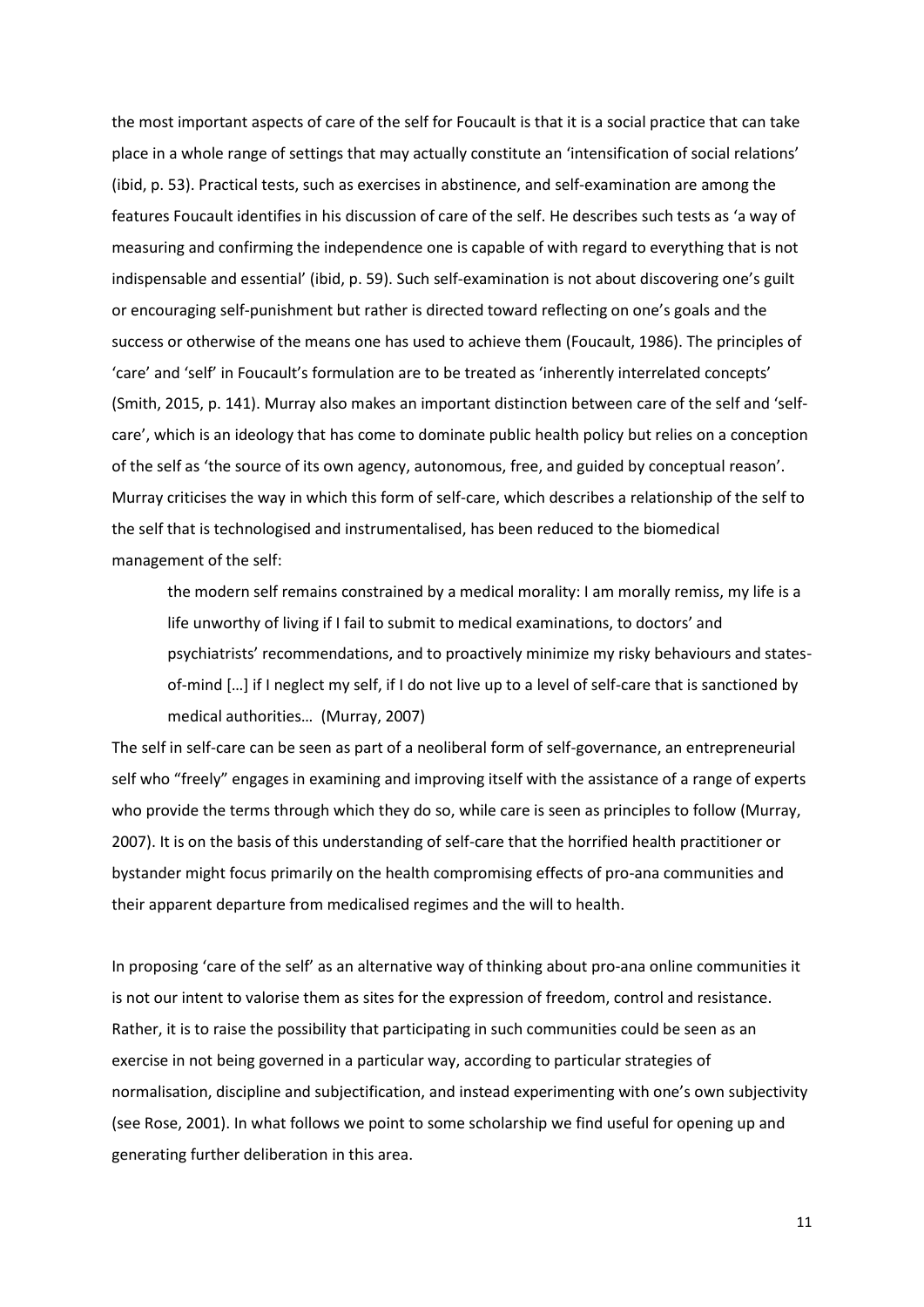Practices of the self are not invented by individuals but are models that we find in our culture that are proposed, suggested and imposed by our culture, society and social group (Foucault, 1997) and care of the self can be seen as 'the process of becoming a subject who is capable of choosing which truth games and technologies to be subjected to' from among these (Frank & Jones, 2003, p. 184). Pro-ana communities exist in a culture that tends to equate slimness with success, self-discipline and attractiveness, while marking fat and obesity as deviations from these perceived ideals (see Knapton, 2013). In this context, Boero and Pascoe (2012, p. 36) argue 'Focusing on these sites is also a way to deflect attention from larger cultural messages around eating and body size found in mainstream media outlets which are not so different from the ones promulgated on these sites'. It could be argued, for example, that the self-discipline and monitoring associated with anorexia can be seen as an 'appropriate "doing" of self-surveillance' of the kind that is promoted by the weight loss and diet industry and in public health campaigns about obesity (Boero & Pascoe, 2012, p. 34; see also Bray 1996). As Knapton (2013) suggests, pro-ana participants 'simply disregard society's limits of application of those conceptualisations and establish their own definitions of healthy lifestyles and extreme choices' (p. 472). Pro-ana, for example, 'allows the playing out of anorexic routine and ritual in a way that is free from judgement and the threat of treatment' (Ward, 2007, p. 11.1; see also Mulveen & Hepworth, 2006). Participation in such communities may be seen as an intelligible response to one's life circumstances or, to use Gottschalk's terms, a psychosocial strategy an individual deploys in response to their environment. Themes of control and compulsion figure prominently in experiences of anorexia and in pro-ana communities (Connor & Coombes, 2014; Dias, 2003; Gailey, 2009; Musolino et al., 2015; Warin, 2010) and participation in them may be experienced as achieving a sense of 'control' in one's life. Embracing the anorexic 'lifestyle' may be a source of 'ontological security', which is lacking in their offline lives (Ward, 2007, p. 136; Ferreday, 2003).

In thinking about pro-ana communities through the lens of care of the self we do not wish to fall into the trap Blackman (2007) cautions against with respect to treating subjects as discourse users to the detriment of recognising the 'real' pain and suffering that they experience (see also Ussher, 2000). Nor do we wish to celebrate pro-ana as an unequivocal expression of empowerment or resistance at the expense of recognising the role that culture plays in the formation of subjectivities (see Gill, 2008). Indeed, care of the self seems to us a useful lens through which to appreciate the coexistence of choice and compulsion or, to use Musolino, Warin, Wade, and Gilchrist's (2015a, p. 14) terms, 'the double entanglements of constraint and freedom in the performance of choice and agency'. These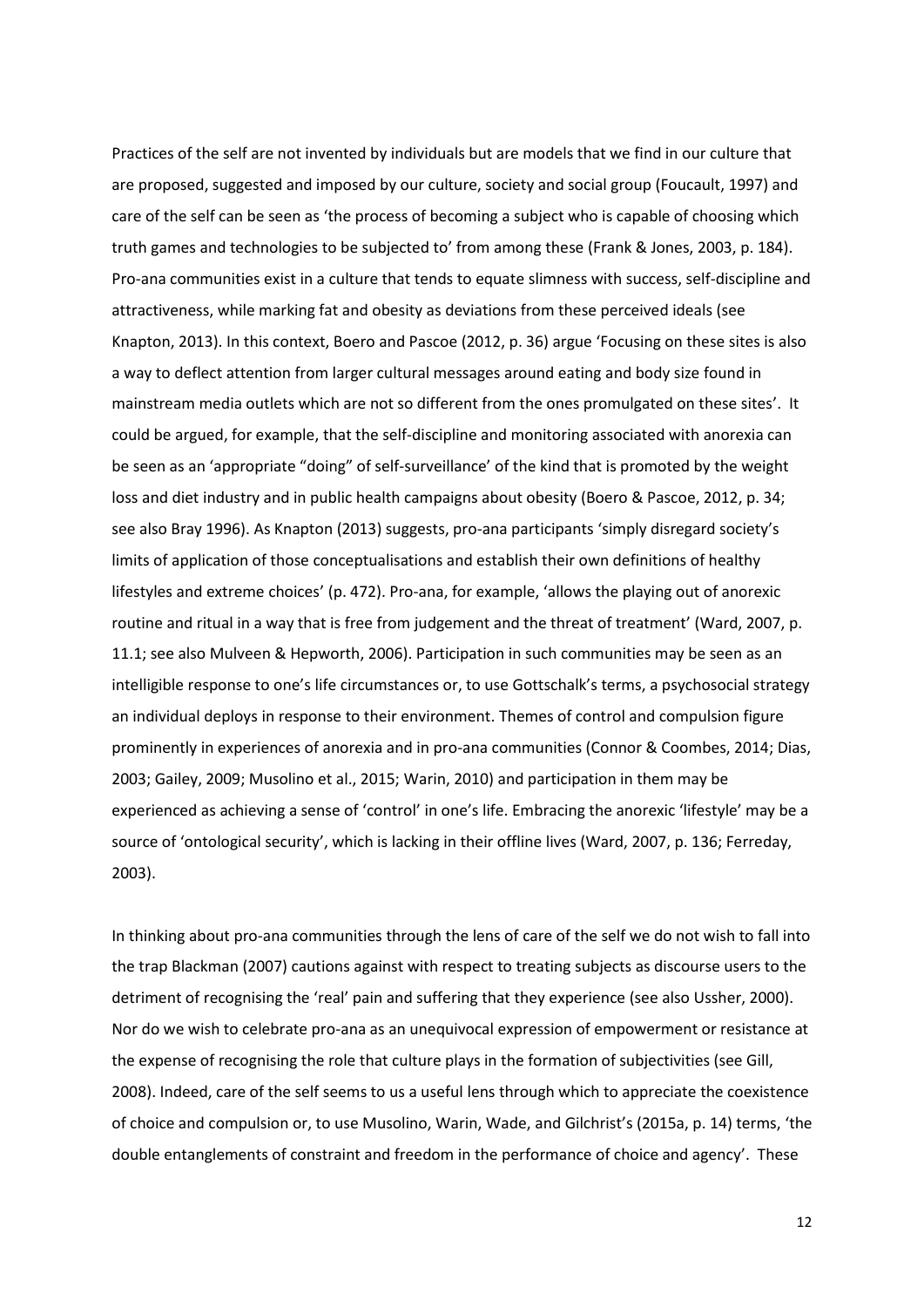authors offer the concept of 'healthy anorexia' to highlight how women engaged in 'disordered eating' 'tinker with and reframe popular health pursuits, allowing them to engage with dominant ideals of self-care and moral citizenship' (Musolino, Warin, Wade, & Gilchrist, 2015b, p. 23). While on the one hand their choices conform with healthism, they also reflect a 'logic of care' wherein disordered eating takes the form of care of the self and thus calls into question the need for professional help (ibid). That there is no 'cure' and people learn to live with and manage anorexia to varying degrees finds expression in the form of pro-ana communities and may therefore provide a more realistic picture of eating disorders than one might find in medical, psychiatric or public health literature. It is perhaps this, as Ferreday's (2003) work suggests, that drives and underpins the abject-ification of pro-ana within some popular, medical and scholarly commentary.

### **Implications for public health theorising**

Austin (2012) has recently called for a more comprehensive public health campaign to focus on 'eating disorders'. She emphasises the need for the development of a strategic plan that focuses on the macro level environment rather than on treating individuals and points particularly to initiatives 'such as a government-sponsored mass media anti-dieting campaign, and legal bans on extremely thin models in advertising' (p. 854). Given that governments and corporations have been sponsoring mass dieting for the past 30 years *in the name of public health* we find Austin's call to be socially and philosophically problematic. For us, this emphasises the impossible position that public health currently finds itself within.

Our discussion of pro-ana suggests that a different epistemology in public health needs to be theoretically explored (Warbrick, Dickson, Prince, & Heke, 2015), one that that moves beyond sickness, prevention and cure, to recognise that all subjectivities exist in dialogue with both sickness and cure. In this view, everyone is subject to what Ripa de Meana (1999) calls 'the discourse of anorexia' even if they have no identification with it as a 'dis-ease' directly. Certainly, this would provide a far better explanation for the rampant weight anxiety that has swept the world in the past 30 years (Dickson, 2011; Salecl, 2004; Orbach, 2009).

Containment rhetoric as it manifests in scholarly work and policies directed at pro-ana online communities attains much of its persuasive power by adopting a 'bystander gaze' (Malkowski, 2014). It appeals to audiences who do not have experience of an eating disorder and who are likely to be horrified by not only the thought of practices such as self-starvation and purging but, perhaps even more, that people would publically display, share, perform, and even celebrate, their 'eating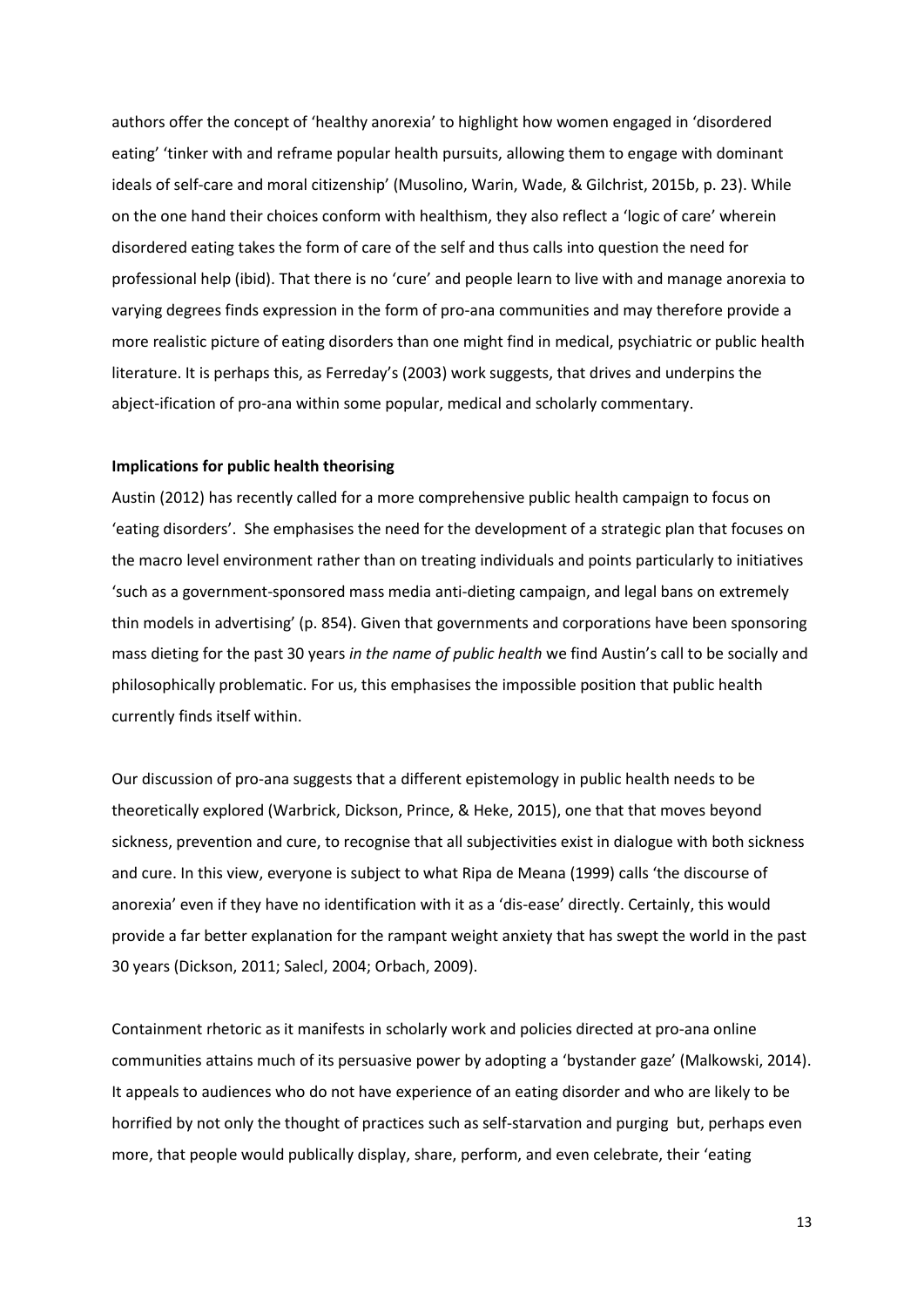disorders' on the Internet. Containment rhetoric that positions these sites as actively promoting eating disorders as a lifestyle choice and something that participants choose to 'indulge' in, as easily accessible and a contagion risk to the casual Internet user or 'identity seeker', to use Charland's (2004) terminology, is powerful for those wishing to shut them down, but potentially harmful to the goal of improving our understanding of their role in helping people to manage their embodiment, including their relationships with fat, food, eating, and the self. If anorexia is understood as a practice that removes the threat of abjection (Warin, 2010), pro-ana online communities could be seen as sites for maintaining or sustaining such practices, at the same time as they themselves become constituted as abject in carrying with them the threat of infection. It is perhaps, somewhat paradoxically, in the collapsing of any notion of a self that can be immune from contamination wherein lies the significance of these communities for their users and for those who study them.

Criticisms of pro-ana communities for creating eating disorder behaviours or capitalising on people who have a serious (mental) illness and who are vulnerable might be more revealing of a refusal to respect and listen to those who do not compliantly take themselves as subjects and objects of medical discourse or neatly conform with the narrative of restitution and recovery (see Blackman, 2007). Against the simplistic contagion thesis, Ferreday (2003, p. 285) highlights that while pro-ana communities appropriate new technologies, the 'community itself is rooted in having an anorexic body and in the day-to-day experiences of living with an eating disorder'. Positioning such communities as causal agents of anorexia ignores the reality that many of its participants are already living with an 'eating disorder' and may be disposed to resisting medicalisation based on their own lived experiences of the ineffectiveness of medical intervention and the relative therapeutic value of identifying and socialising with those who can relate to their experiences (see Warin, 2006). This finds expression in the important distinction between viewing these sites as encouraging the spread of anorexia as opposed to sites that are pro-anorectic and which 'provide support for those who feel they cannot survive without the condition' (Ward, 2007, 14.3).

If we accept that 'the subject' is always both resistant and compliant (Lacan, 2006), then the importance of public health embracing the practice of resistance as well as compliance emerges as a possibility. Cultural studies of psychiatry offers an orientation toward identifying 'the processes through which bio-psychiatric discourse is accepted and rejected, and the complex processes of translation through which consent and resistance are manufactured, lived and enacted' (Blackman, 2007, p. 20). Pro-ana communities may, for example, be seen as serving a similar function that Blackman associates with the Hearing Voices Network whose participants often challenge biological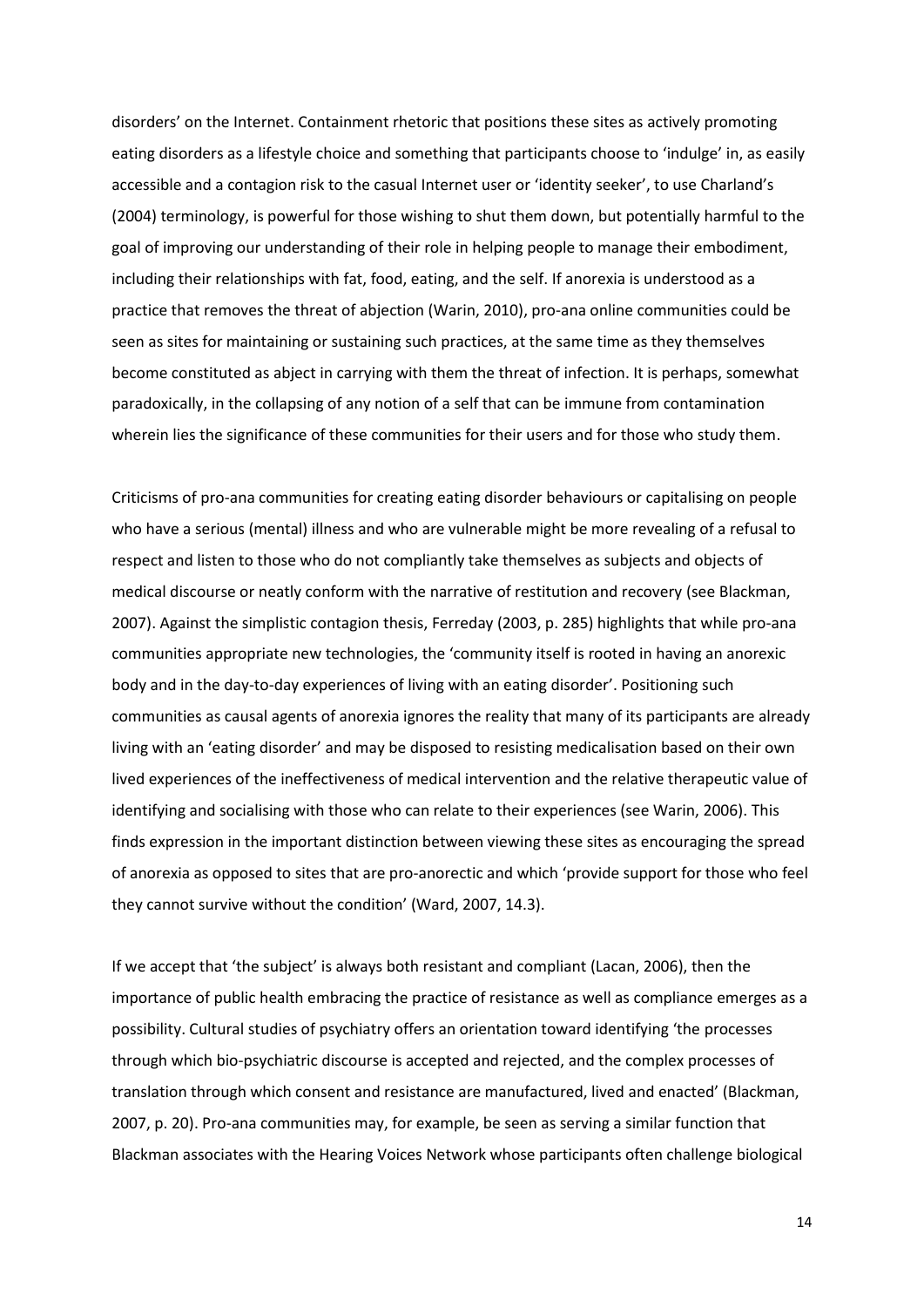psychiatry's view of voice hearing as symptomatic of psychopathology. They instead develop 'strategies of psychological survival' that 'provide means to live with the experiences in ways that are creating new forms of subjectivity and sociality' (Blackman, 2007, p. 2). We invite public health to appreciate pro-ana online communities as opportunities for understanding the material, discursive and intrapsychic aspects (see Ussher, 2000) of eating disorders. It is true that appreciating these forums may lead to the discomfort of seeing people 'exercising their symptoms' via discussion of techniques for weight loss for instance but this discomfort should be seen via Kristeva's conceptualisation of the horror inherent in the abject. The goal for public health itself is to recognise its own temptation toward 'purifying, systemizing, and [over]thinking' (Kristeva, 1982, p. 210). This requires an orientation toward listening to pro-ana communities with a view to understanding, rather than for control, censorship or clinical intervention.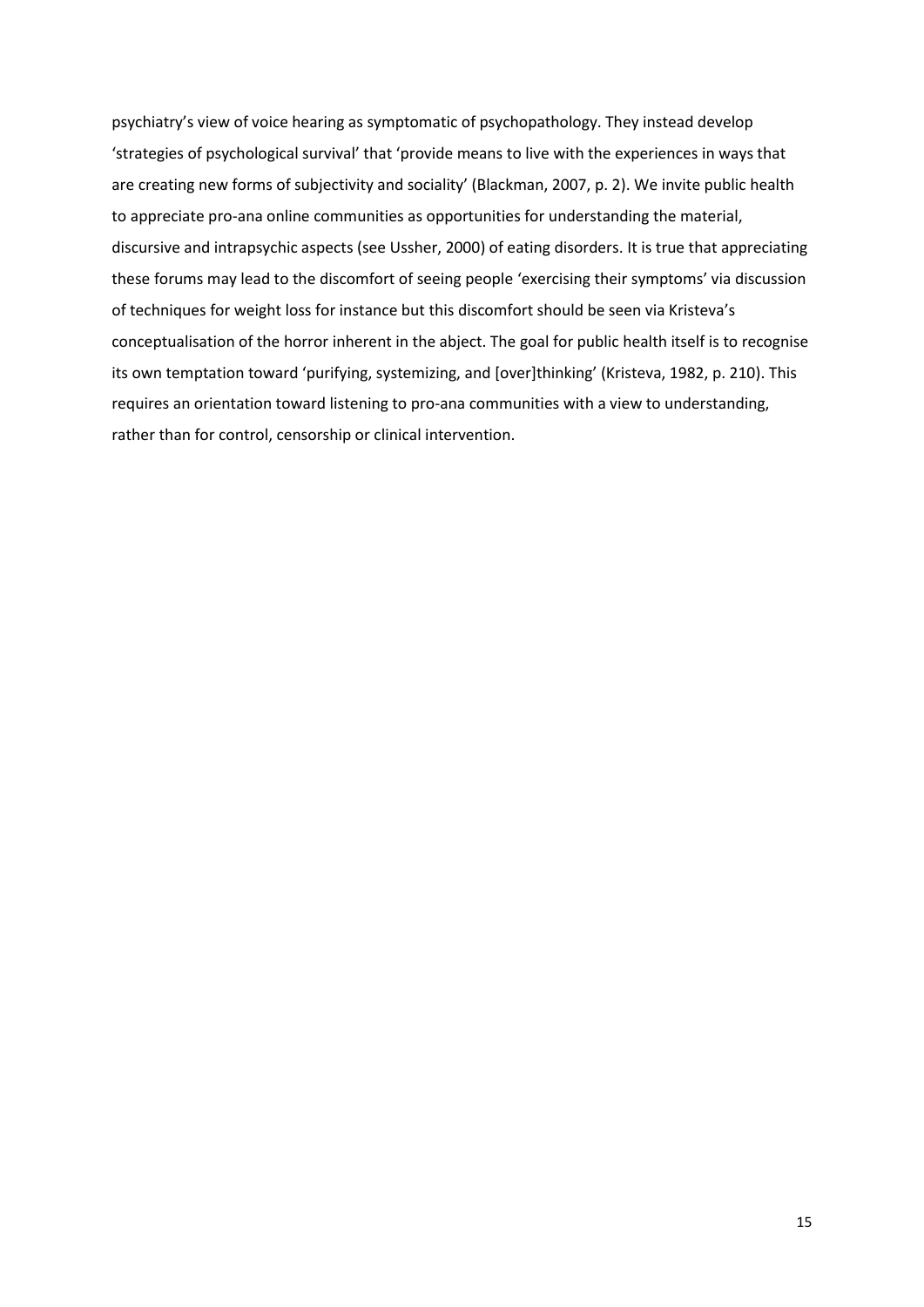#### **References**

Ahmed, S. (2004). *The cultural politics of emotion*. Cambridge: Cambridge University Press.

Allen, J.T. (2008). The spectacularization of the anorexic subject position. *Current Sociology*, 56(4), 587-603.

Austin, S. B. (2012). A public health approach to eating disorders prevention: It's time for public health professionals to take a seat at the table. *BMC Public Health*, *12*(1), 1.

Bell, V. (2007). Online information, extreme communities and internet therapy: Is the internet good for your mental health? *Journal of Mental Health*, 16(4), 445-457.

Blackman, L. (2007). Psychiatric culture and bodies of resistance. *Body & Society*, 13(2), 1-23.

Boero, N., & Pascoe, C.J. (2012). Pro-anorexia communities and online interaction: Bringing the proana body online. *Body & Society*, 18(2), 27-57.

Borzekowski, D.L.G., Schenk, S., Wilson, J.L., & Peebles, R. (2010). E-Ana and e-Mia: A content analysis of pro-eating disorder web sites. *American Journal of Public Health*, 100(8), 1526-1534.

Boyd, D., Ryan, J., & Leavitt, A. (2011). Pro-self-harm and the visibility of youth-generated problematic content. *I/S: A Journal of Law and Policy for the Information Society*, 13, 96-113.

Bracken, P.J., & Thomas, P. (2005). *Postpsychiatry: Mental health in a postmodern world*. Oxford: Oxford University Press.

Bray, A. (1996). The anorexic body: Reading disorders. *Cultural Studies*, 10(3), 413-429.

Chang, P. F., & Bazarova, N. N. (2016). Managing stigma: Disclosure-response communication patterns in pro-anorexic websites. *Health communication*, *31*(2), 217-229.

Charland, L. (2004). A madness for identity: Psychiatric labels, consumer autonomy, and the perils of the internet. *Philosophy, Psychiatry & Psychology,* 11(4), 335-349.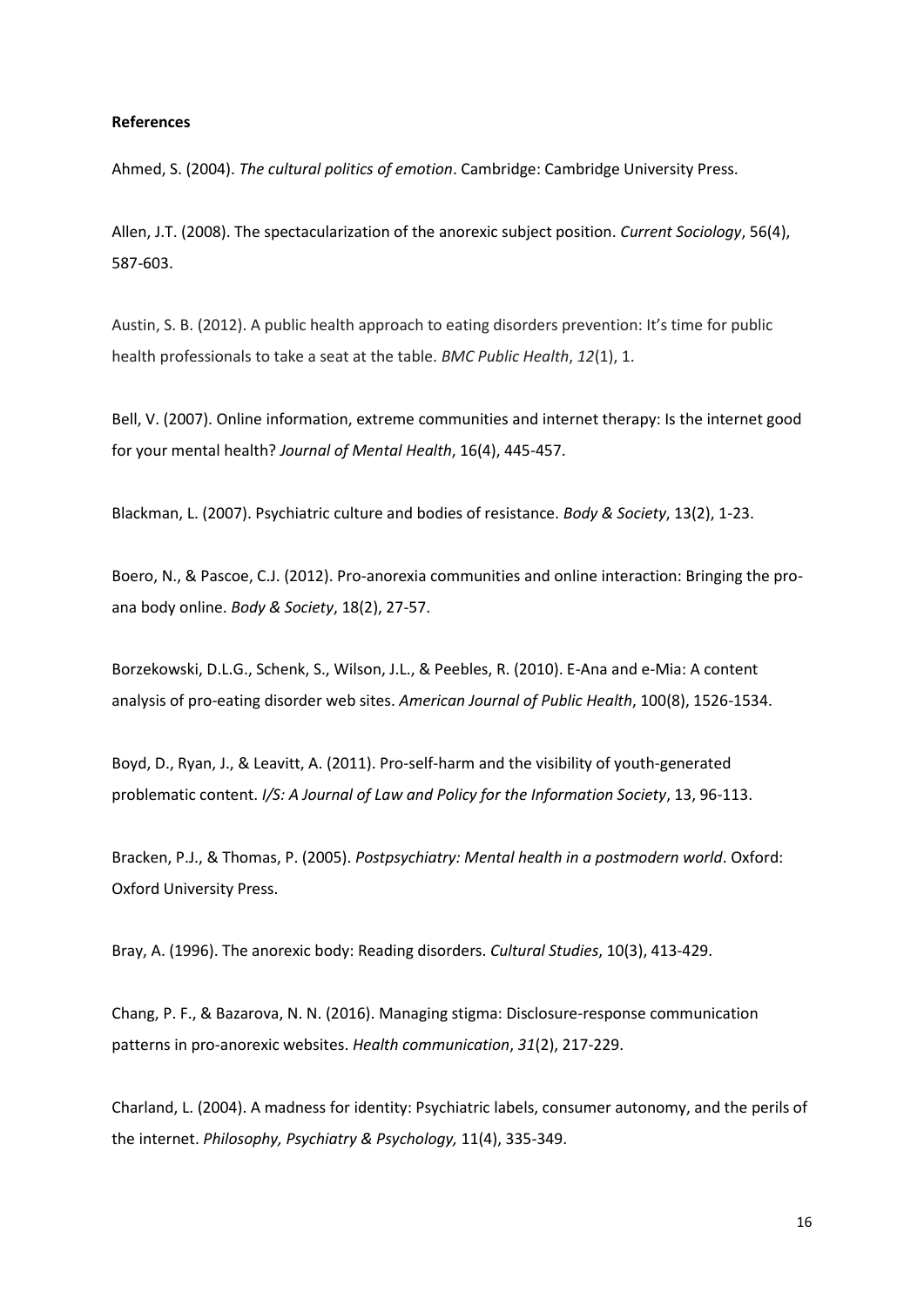Cheek, J. (2008). Healthism: A new conservatism? *Qualitative Health Research*, 18(7), 974-982.

Connor, G., & Coombes, L. (2014). Gynetic organisms: pro-anorexic techno bodies. *Ethnicity and Inequalities in Health and Social Care*, 7(2), 62-71.

Connor, G., Coombes, L., & Morgan, M. (2015). iAnorexic: Haraway's Cyborg Metaphor as Ethical Methodology. *Qualitative Research in Psychology*, *12*(3), 233-245.

Crawford, R. (2006). Health as a meaningful social practice*. Health: an interdisciplinary journal for the social study of health, illness and medicine*, 10(4), 401-420.

Crawford, R. (1980). Healthism and the medicalisation of everyday life. *International Journal of Health Services*, 10(3), 365-388.

Crossley, M. (2002). Introduction to the symposium 'health resistance': The limits of contemporary health promotion. *Health Education Journal*, 61(2), 101-112.

Day, K. (2010). Pro-anorexia and 'binge-drinking': Conformity to damaging ideals or 'new', resistant femininities. *Feminism & Psychology*, 20(2), 242-248.

Day, K., & Keys, T. (2008). Starving in cyberspace: a discourse analysis of pro-eating-disorder websites. *Journal of Gender Studies*, 17(1), 1-15.

di Meana, G. R. (1999). *Figures of lightness: Anorexia, bulimia and psychoanalysis*. London: Jessica Kingsley.

Dias, K. (2003). The Ana sanctuary: Women's pro-anorexia narratives in cyberspace. *Journal of International Women's Studies*, 4(2), 31-45.

Dickson, A. (2011). The jouissance of the Lard (er): Gender, desire and anxiety in the weight-loss industry. *Culture and Organization*, 17(4), 313-328.

Dickson, A., & Holland, K. (2016). Hysterical inquiry and autoethnography: A Lacanian alternative to institutionalised ethical commandments. *Current Sociology*. doi: 10.1177/0011392115623603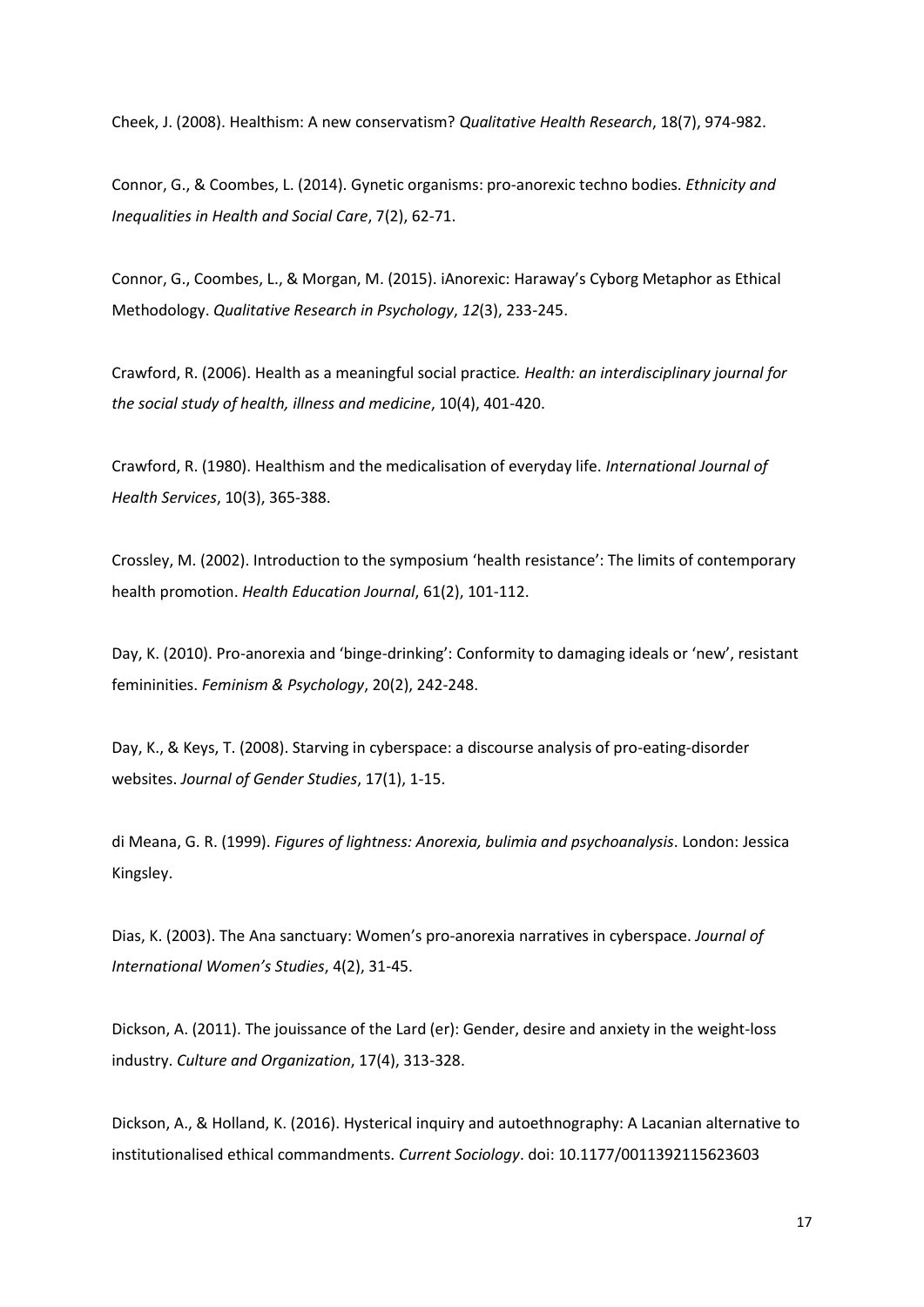Ferreday, D. (2003). Unpspeakable bodies: Embodiment and the Pro-ana community. *International Journal of Cultural Studies*, 6(3), 277-295.

Foucault, M. (1997). The ethics of the concern of the self as a practice of freedom [Interview with Michel Foucault on January 20, 1984]. In P. Rabinow (Ed. & Trans.), *The essential works of Foucault, volume 1, ethics, subjectivity and truth* (pp. 281-301). New York: The New Press.

Foucault, M. (1986, 1984). *The care of the self: Volume 3 of the history of sexuality* (R. Hurley, Trans.). New York: Pantheon Books.

Fox, N., Ward, K., & O'Rourke, A. (2005). Pro-Anorexia, Weight Loss Drugs and the Internet: an Anti-Recovery Explanatory Model for Anorexia. *Sociology of Health & Illness,* 27(7), 944-971

Frank, A. W., & Jones, T. (2003). Bioethics and the later Foucault. *Journal of Medical Humanities,* 24(3/4) 179-186.

Gailey, J.A. (2009). 'Starving is the most fun a girl can have': The pro-ana subculture as edgework. *Critical Criminology*, 17, 93-108.

Gill, R. (2008). Culture and subjectivity in neoliberal and postfeminist times. *Subjectivity*, 25, 432- 445.

Gottschalk, S. (2000). Escape from insanity: 'Mental disorder' in the postmodern moment. In D. Fee (Ed.), *Pathology and the postmodern: Mental illness as discourse and experience* (pp. 18-48). London: Sage.

Hardey, M. (1999). Doctor in the House: The Internet as a Source of Lay Health Knowledge and the Challenge to Expertise. *Sociology of Health and Illness*, 21(6), 820-35.

Knapton, O. (2013). Pro-anorexia: Extensions of ingrained concepts. *Discourse and Society*, 24(4), 461-477.

Kristeva, J. (1982). *Powers of horror*. University Presses of California, Columbia and Princeton.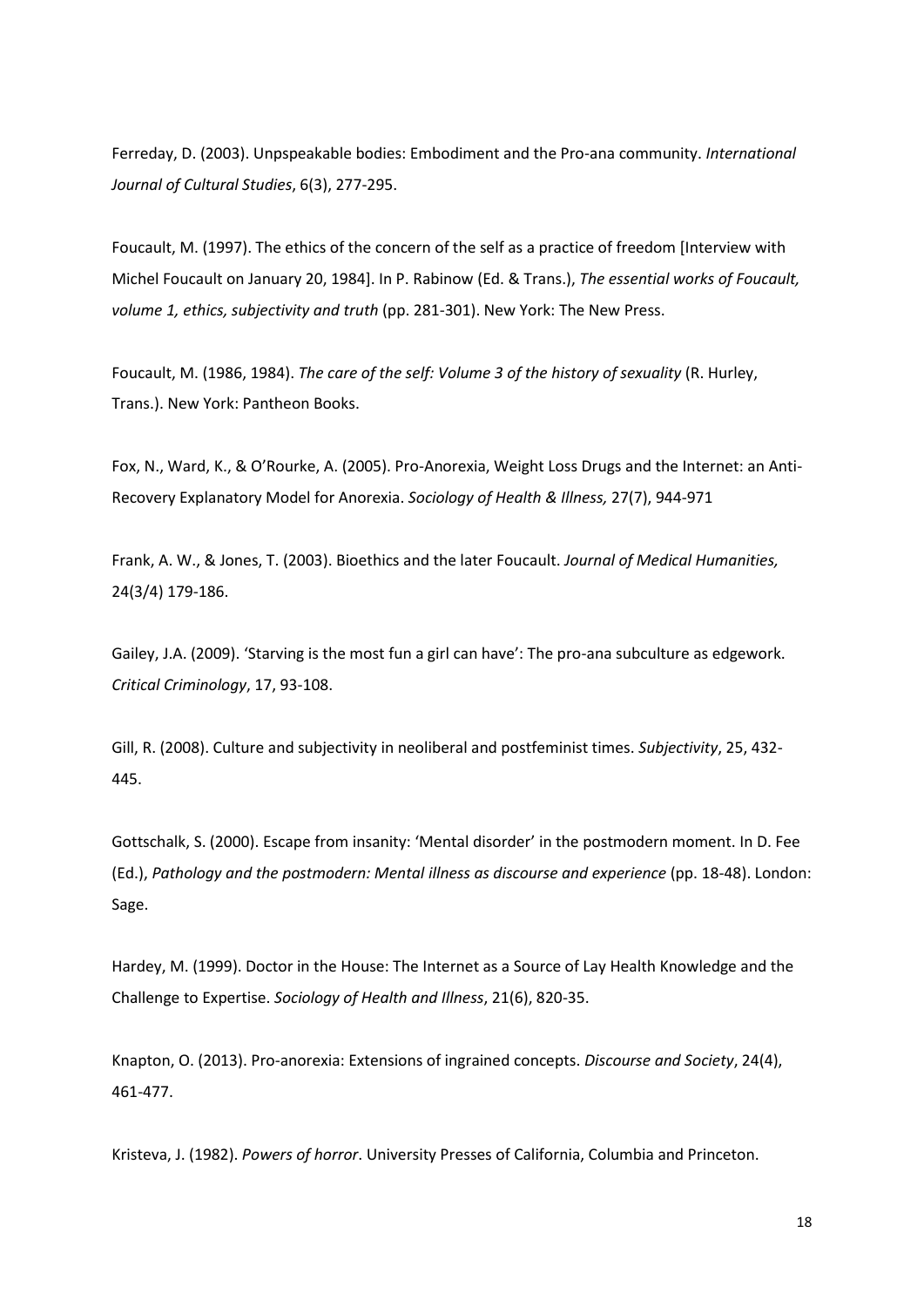Kristeva, J. (1989). *Black Sun: Depression and Melancholia*. Columbia University Press, New York.

Kristeva, J. (2004). Some observations on female sexuality. In J. A. Winer, J. W. Anderson & C. C. Kieffer (Eds.), *The Annual of Psychoanalysis: Psychoanalysis and Women* (Vol. XXXII, pp. 59-68). Hillsdale: The Analytic Press.

Lacan, J. (2006). *The Seminar XVII: The other side of psychoanalysis. (*Ed. Jacques-Alain Miller). New York: USA

Lewis, B.E. (2006). *Moving beyond Prozac, DSM, and the new psychiatry: The birth of postpsychiatry*. Michigan: University of Michigan Press.

Lupton, D. (2015). The pedagogy of disgust: the ethical, moral and political implications of using disgust in public health campaigns. *Critical Public Health*, 25(1), 4-14.

Lupton, D. (2005). Risk as Moral Danger: The social and political functions of risk discourse in public health. In P. Conrad (Ed.), *The Sociology of Health and Illness: Critical Perspectives* (pp. 422-429). New York: Worth Publishers.

Malkowski, J. (2014). Beyond prevention: Containment rhetoric in the case of bug chasing. *Journal of Medical Humanities*, 35, 211-228.

Malson, H., & Burns, M. (2009). Re-theorising the slash of dis/order: An introduction to critical feminist approaches to eating dis/orders. In Malson, H., & Burns, M. (Eds.). *Critical feminist approaches to eating disorders* (pp. 1-6). London: Routledge.

Miah, A., & Rich, E. (2008). *The medicalization of cyberspace*. Abingdon: Routledge.

Mulveen, R., & Hepworth, J. (2006). An interpretive phenomenological analysis of participation in a pro-anorexia internet site and its relationship with disordered eating. *Journal of Health Psychology*, 11(2), 283-296.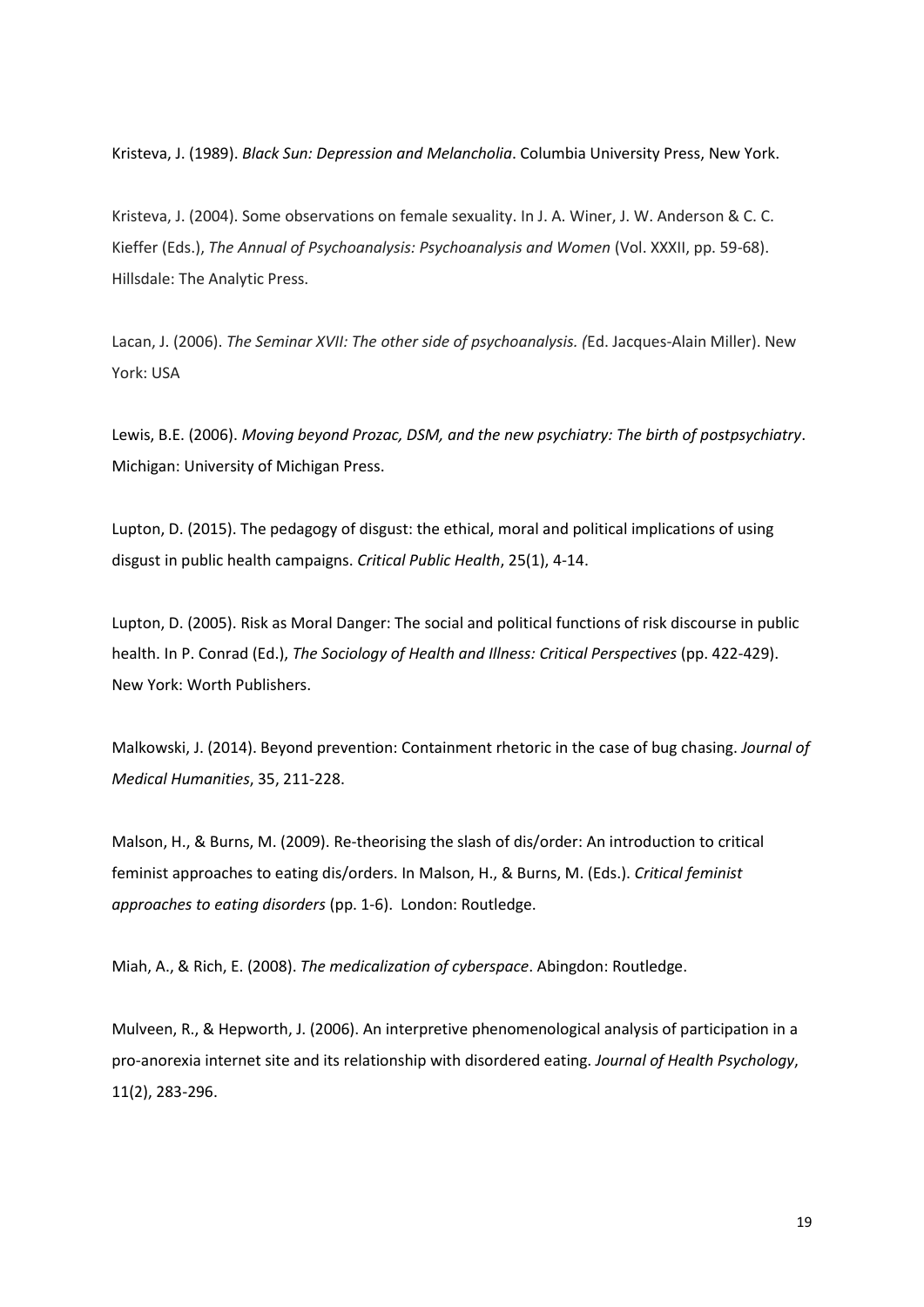Murray, S.J. (2007). Care and the self: Biotechnology, reproduction, and the good life. *Philosophy, Ethics, and Humanities in Medicine*, 2:6.

Musolino, C., Warin, M., Wade, T., & Gilchrist, P. (2015a). Disordered eating and choice in postfeminist spaces. *Outskirts*, 33, 1-17.

Musolino, C., Warin, M., Wade, M., & Gilchrist, P. (2015b). 'Healthy anorexia': The complexity of care in disordered eating. *Social Science & Medicine*, 139, 18-25.

Orbach, S. (2009). *Bodies*. New York: Picador.

Orgad, S. (2005). The transformative potential of online communication: The case of breast cancer patients' internet spaces. *Feminist Media Studies*, 5 (2), 141-161.

Paquette, M. (2002). Bad company: Internet sites with dangerous information. *Perspectives in psychiatric care*, *38*(2), 39-40.

Rich, E. (2006). Anorexic dis(connection): Managing anorexia as an illness and an identity. *Sociology of Health and Illness*, 28(3), 284-305.

Riley, S., Rodham, K., & Gavin, J. (2009). Doing weight: Pro-ana and recovery identities in cyberspace. *Journal of Community and Applied Psychology*, 19, 348-359.

Rizq, R. (2013). States of abjection. *Organization Studies*, 34(9), 1277-1297.

Rose, N. (2001). The politics of life itself. *Theory, Culture & Society*, 18(6), 1-30.

Salecl, R. (2004). *On anxiety*. London: Routledge.

Segelken, H. R. (2014, October 30). From pro-anorexia sites: 'dangerous stigma escalation' | Cornell Chronicle. Retrieved from http://news.cornell.edu/stories/2014/10/pro-anorexia-sites-dangerousstigma-escalation